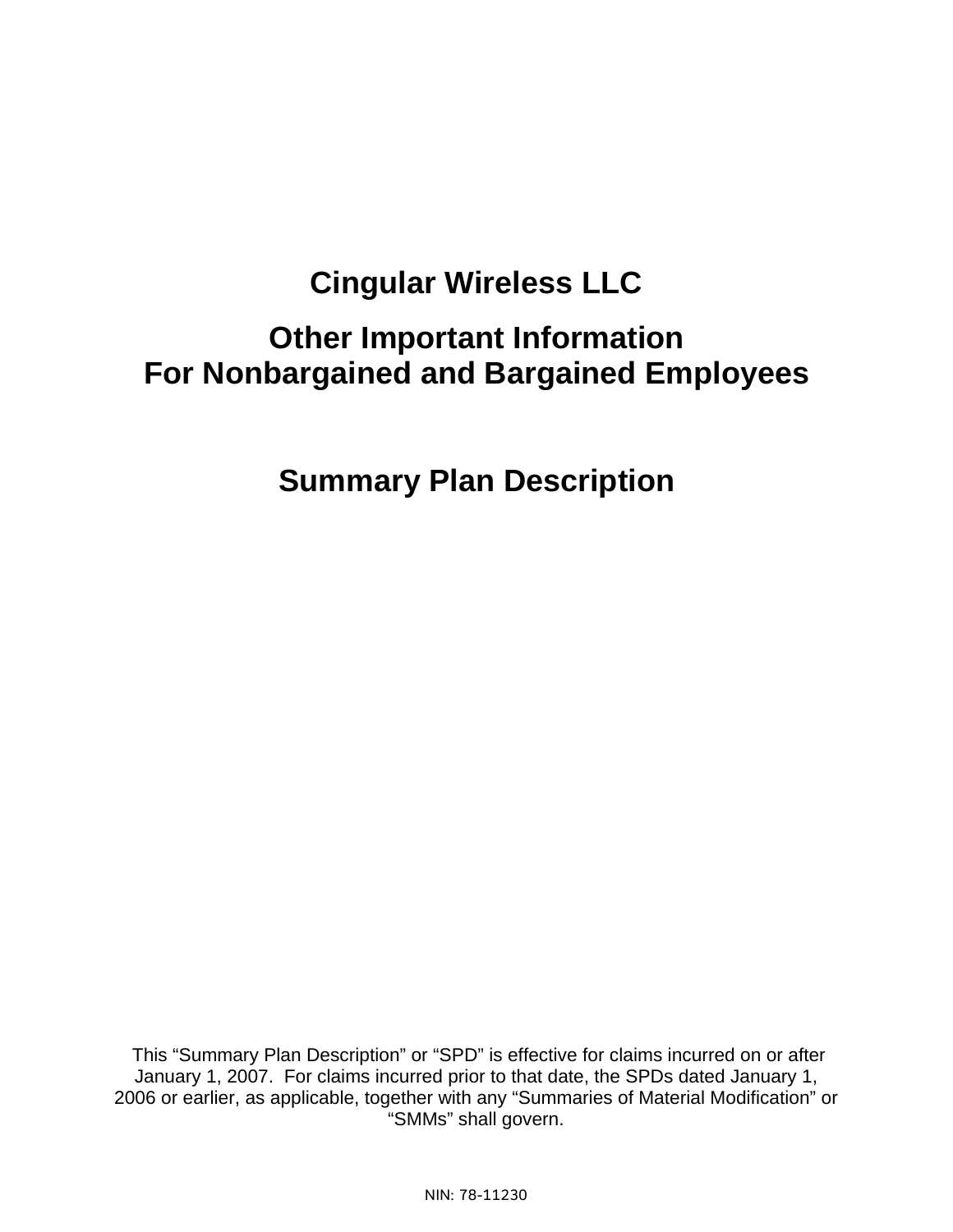# **TABLE OF CONTENTS**

| HOW TO FILE A CLAIM AND/OR APPEAL A DENIED CLAIM RELATING TO BASIC ELIGIBILITY OF |  |
|-----------------------------------------------------------------------------------|--|
|                                                                                   |  |
|                                                                                   |  |
|                                                                                   |  |
|                                                                                   |  |
|                                                                                   |  |
|                                                                                   |  |
|                                                                                   |  |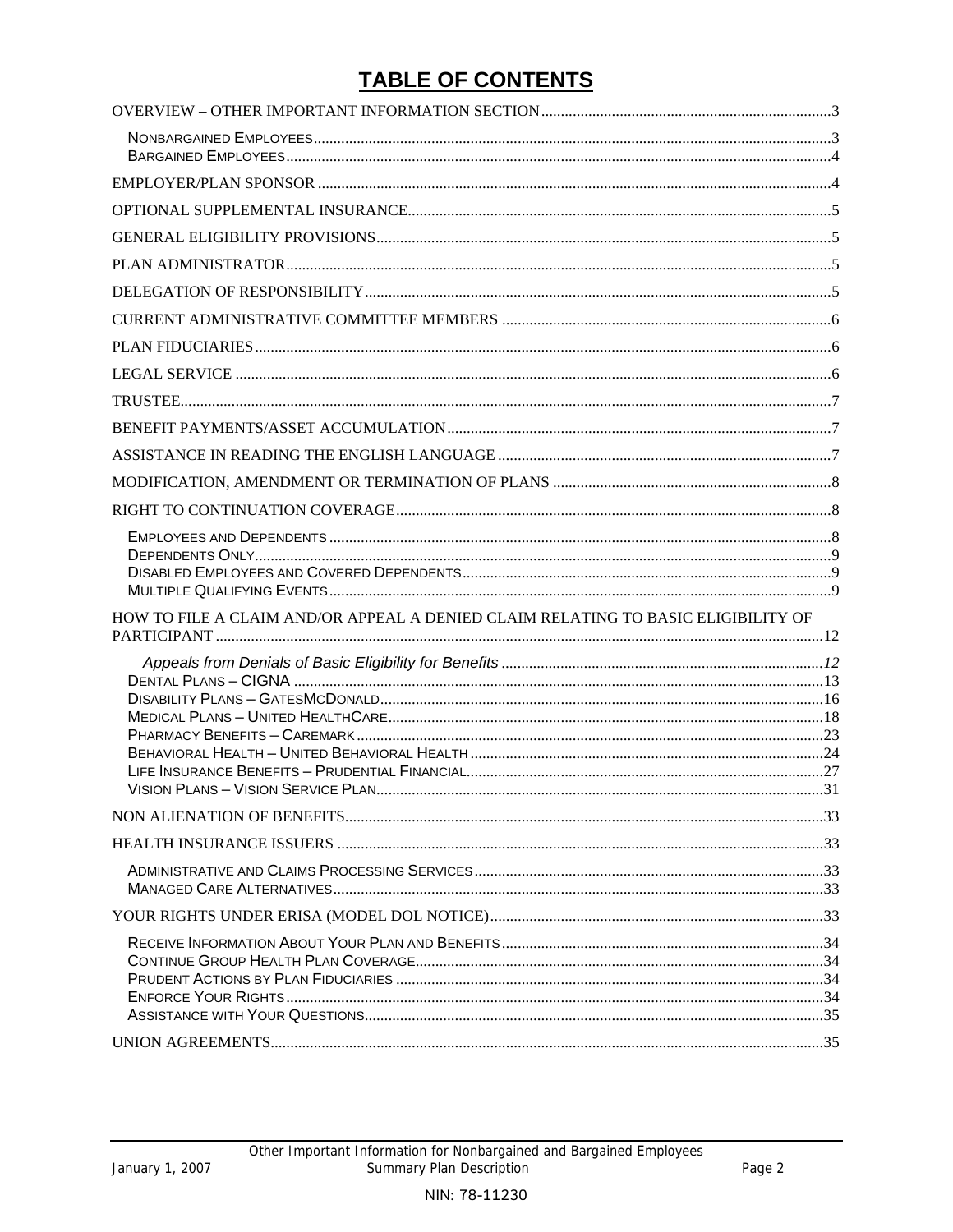# **Overview – Other Important Information Section**

This "Summary Plan Description" or "SPD" is effective for claims incurred on or after January 1, 2007. For claims incurred prior to that date, the SPDs dated January 1, 2006 or earlier, as applicable, together with any "Summaries of Material Modification" or "SMMs" shall govern.

The Employee Retirement Security Act of 1974 (ERISA) requires that certain kinds of benefit plans be described to the participants of those plans. The mandatory document required by ERISA is called a Summary Plan Description. This document, entitled the *Other Important Information* section, together with the various other sections that describe the actual benefits provided to you by Cingular Wireless LLC (the "Company"), constitutes the Summary Plan Description or "SPD" for your health and welfare benefits from the Company. The SPD provides summaries of the important features of the plans outlined below (hereinafter the following plans are collectively referred to as the "Plans") and explains the general requirements that you or your beneficiaries must meet to obtain benefits from the Plans. The SPD contains only a summary of the Plans that provide the benefits described herein. The contents of the SPD do not replace or override the plan documents. If any discrepancies arise between the contents of the SPD and the applicable plan document(s), the plan documents(s) are the final authority and will control in deciding any questions that may arise concerning the Plan(s). You should carefully consult this *Other Important Information* section along with the underlying benefit sections as this section contains important information that supplements the information contained in the underlying benefit sections.

These documents serve as the Summary Plan Description for the following Plans (all of which have Employer Identification Number 74-2955068):

| <b>Plan Name</b>                                                                    | <b>Plan</b>   | <b>Plan Type</b>                                                                                         | <b>Plan Year</b>            |
|-------------------------------------------------------------------------------------|---------------|----------------------------------------------------------------------------------------------------------|-----------------------------|
|                                                                                     | <b>Number</b> |                                                                                                          |                             |
| Cingular Wireless Health and<br>Welfare Benefits Plan for<br>Nonbargained Employees | 501           | (See Below)                                                                                              | January 1 to<br>December 31 |
| <b>Medical Benefits</b>                                                             | 501           | Welfare Benefit Plan<br>providing medical, mental<br>health/chemical dependency<br>and pharmacy benefits | January 1 to<br>December 31 |
| <b>Dental Benefits</b>                                                              | 501           | Welfare Benefit Plan<br>providing dental benefits                                                        | January 1 to<br>December 31 |
| <b>Vision Benefits</b>                                                              | 501           | Welfare Benefit Plan<br>providing vision benefits                                                        | January 1 to<br>December 31 |
| Life and AD&D Insurance                                                             | 501           | <b>Welfare Benefit Plan</b><br>providing life and<br>accidental/death and<br>dismemberment insurance     | January 1 to<br>December 31 |
| <b>Employee Assistance</b><br>Program (EAP)                                         | 501           | Welfare Benefit Plan<br>providing referrals and<br>limited mental health benefit                         | January 1 to<br>December 31 |
| Cingular Wireless Medical<br>Plus Plan                                              | 503           | Welfare Benefit Plan<br>providing medical benefits<br>for certain treatments                             | January 1 to<br>December 31 |

### **Nonbargained Employees**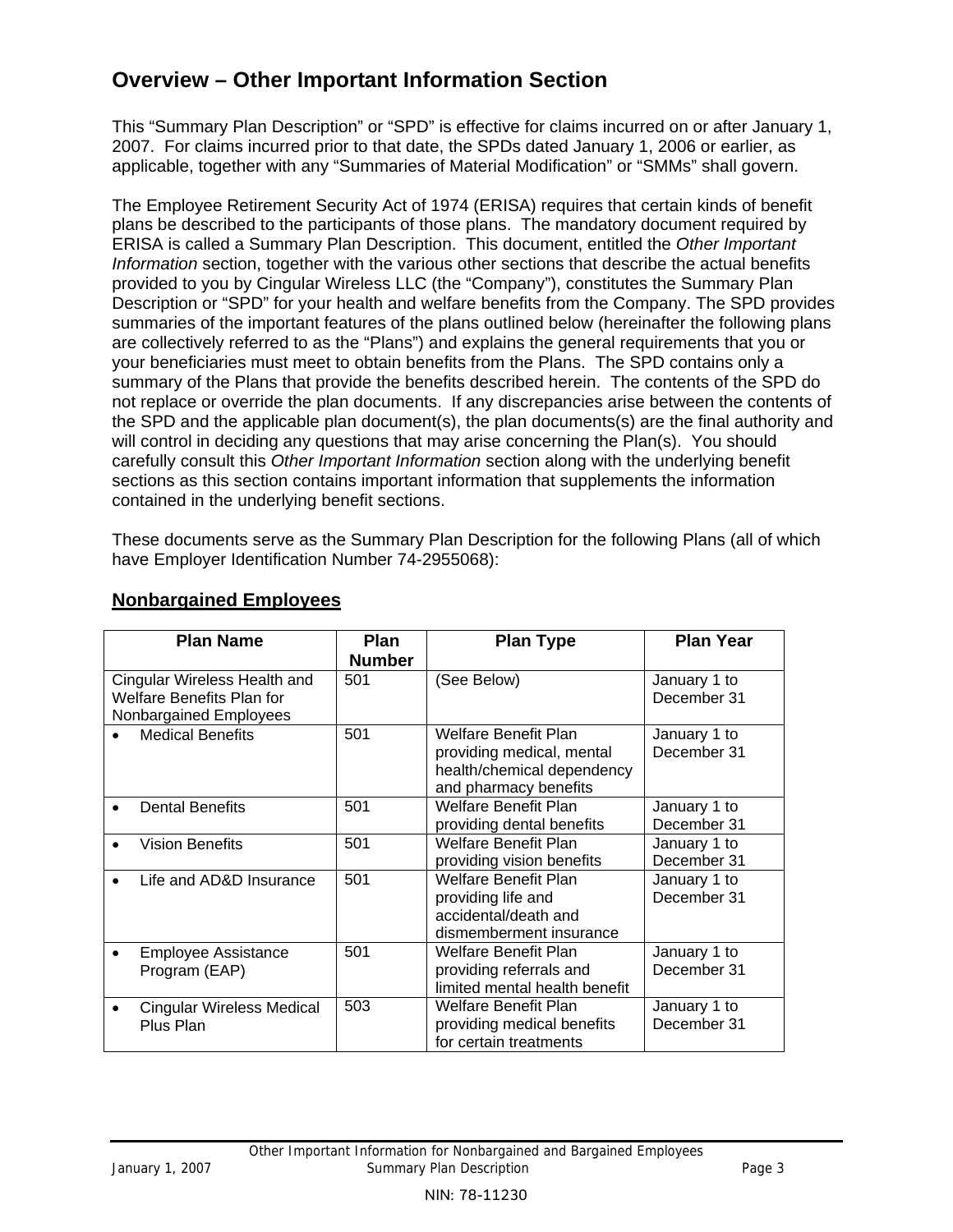| <b>Plan Name</b>                                                            | Plan<br><b>Number</b> | <b>Plan Type</b>                                                                                                   | <b>Plan Year</b>            |
|-----------------------------------------------------------------------------|-----------------------|--------------------------------------------------------------------------------------------------------------------|-----------------------------|
| <b>Cingular Wireless</b><br>Nonbargained Disability<br><b>Benefits Plan</b> | 504                   | Welfare Benefit Plan<br>providing short term, basic<br>long term and supplemental<br>long term disability benefits | January 1 to<br>December 31 |

# **Bargained Employees**

| <b>Plan Name</b>                                                                               | Plan<br><b>Number</b> | <b>Plan Type</b>                                                                                                      | <b>Plan Year</b>            |
|------------------------------------------------------------------------------------------------|-----------------------|-----------------------------------------------------------------------------------------------------------------------|-----------------------------|
| Cingular Wireless Health and<br><b>Welfare Benefits Plan for</b><br><b>Bargained Employees</b> | 551                   | (See Below)                                                                                                           | January 1 to<br>December 31 |
| <b>Medical Benefits</b>                                                                        | 551                   | <b>Welfare Benefit Plan</b><br>providing medical, mental<br>health/chemical<br>dependency and<br>pharmacy benefits    | January 1 to<br>December 31 |
| <b>Dental Benefits</b>                                                                         | 551                   | <b>Welfare Benefit Plan</b><br>providing dental benefits                                                              | January 1 to<br>December 31 |
| <b>Vision Benefits</b><br>$\bullet$                                                            | 551                   | Welfare Benefit Plan<br>providing vision benefits                                                                     | January 1 to<br>December 31 |
| Life and AD&D Insurance                                                                        | 551                   | <b>Welfare Benefit Plan</b><br>providing life and<br>accidental/death and<br>dismemberment insurance                  | January 1 to<br>December 31 |
| <b>Employee Assistance</b><br>Program                                                          | 551                   | <b>Welfare Benefit Plan</b><br>providing referrals and<br>limited mental health<br>benefit                            | January 1 to<br>December 31 |
| Cingular Wireless Medical<br>Plus Plan                                                         | 503                   | Welfare Benefit Plan<br>providing medical benefits<br>for certain treatments                                          | January 1 to<br>December 31 |
| <b>Cingular Wireless</b><br>$\bullet$<br><b>Bargained Disability</b><br><b>Benefits Plan</b>   | 554                   | Welfare Benefit Plan<br>providing short term, basic<br>long term and<br>supplemental long term<br>disability benefits | January 1 to<br>December 31 |

# **Employer/Plan Sponsor**

The Plans offered by the Company are sponsored by:

Cingular Wireless LLC 5565 Glenridge Connector Atlanta, Georgia 30342

Other related companies participate in the Plans as described in the separate benefit sections of the SPD. These include: Cingular Wireless Employee Services LLC and CCPR Services, Inc.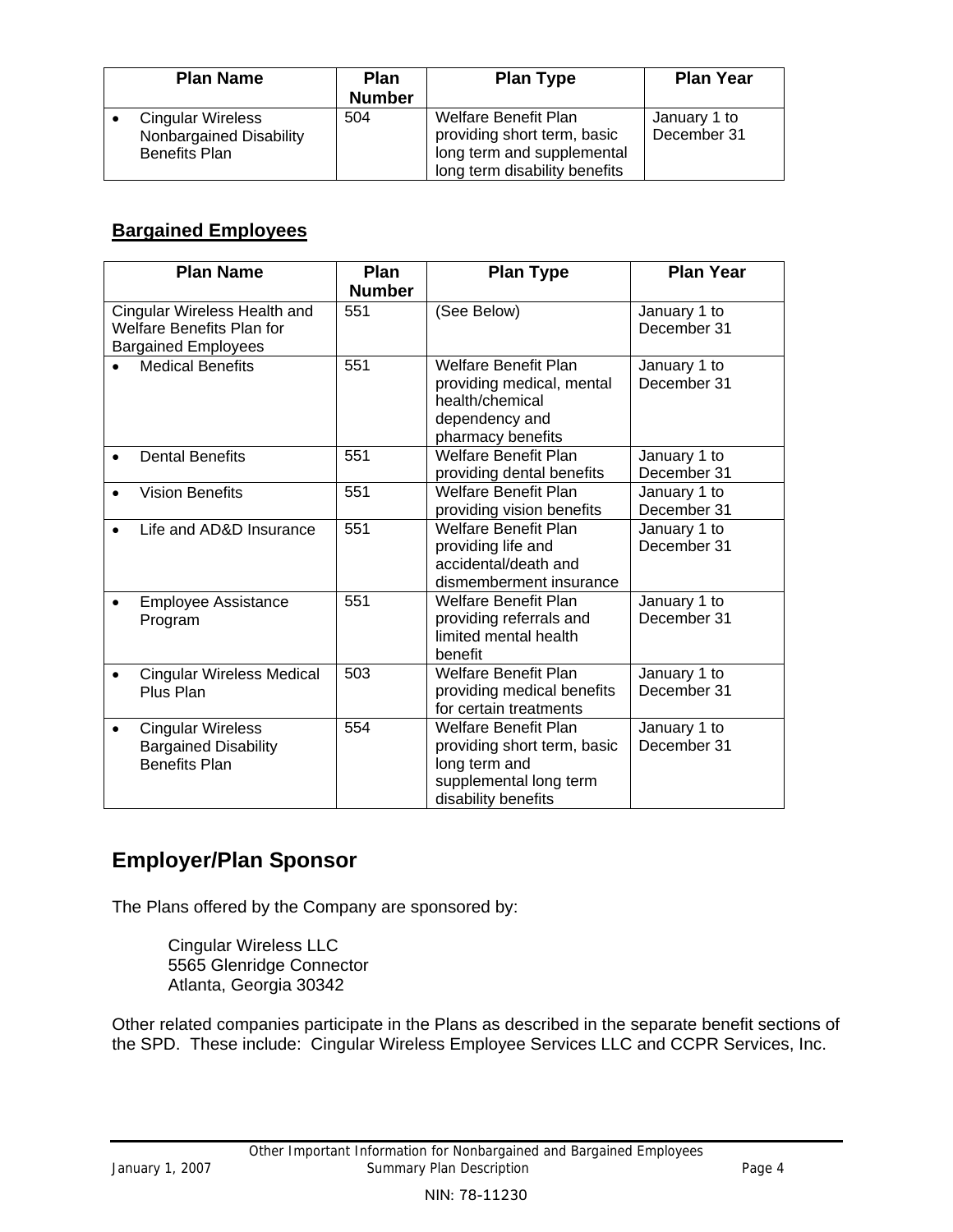# **Optional Supplemental Insurance**

Cingular makes available from time to time, optional and supplemental insurance policies. These insurance policies are underwritten by third party insurance companies. Cingular does not promote or sponsor these products and are they are not provided under any Cingular benefit plans. Currently, Long Term Care policies are available and fall into the category of optional supplemental insurance.

# **General Eligibility Provisions**

For a description of who is eligible to participate in the various Plans summarized in these materials, you should consult the **Eligibility, Enrollment and Other Administrative Provisions** section of the SPD and the separate benefit sections. Individuals classified by the Company's worker classification procedures and personnel records as independent contractors, leased employees, temporary service employees or the employees of another company are not eligible to participate in any of the Plans.

# **Plan Administrator**

The Administrative Committee of Cingular Wireless administers the Plans and is responsible for:

- Operation and administration of the Plans (except for purposes of formulating and managing the investment policies and controlling the assets of the funded benefit plans, which are responsibility of the Treasurer of the Company);
- Exclusive power to construe and to interpret the Plans and make all determinations, including, but not limited, to questions of eligibility for participation and for receipt of benefits;
- Determining the amount, the manner and the time of payment of benefits;
- Authorizing the payment of benefits;
- Carrying out the provisions of the Plans pertinent to the responsibilities of the Administrative Committee;
- Delegation of any of its fiduciary authority to determine and review claims; and
- Being the named fiduciaries of the Plans for purposes of operation and administration of the Plans.

The Administrative Committee, as the Plan Administrator, and any entity to whom the Administrative Committee delegates any of its authority regarding plan administration interpretation and the payment of and review of claims, such as the delegation described in the paragraph that follows, has the fullest exclusive discretionary authority to make all determinations under the Plans, including, but not limited to, the authority to construe and to interpret the Plans, to decide all questions of eligibility for the benefits (including any necessary factual determinations) and to determine the amount of such benefits; its decisions on all such matters and determinations are final and conclusive and shall be provided the fullest discretion provided by law.

# **Delegation of Responsibility**

The Administrative Committee has delegated responsibility for claims determination and appeals determination to certain third parties as described below: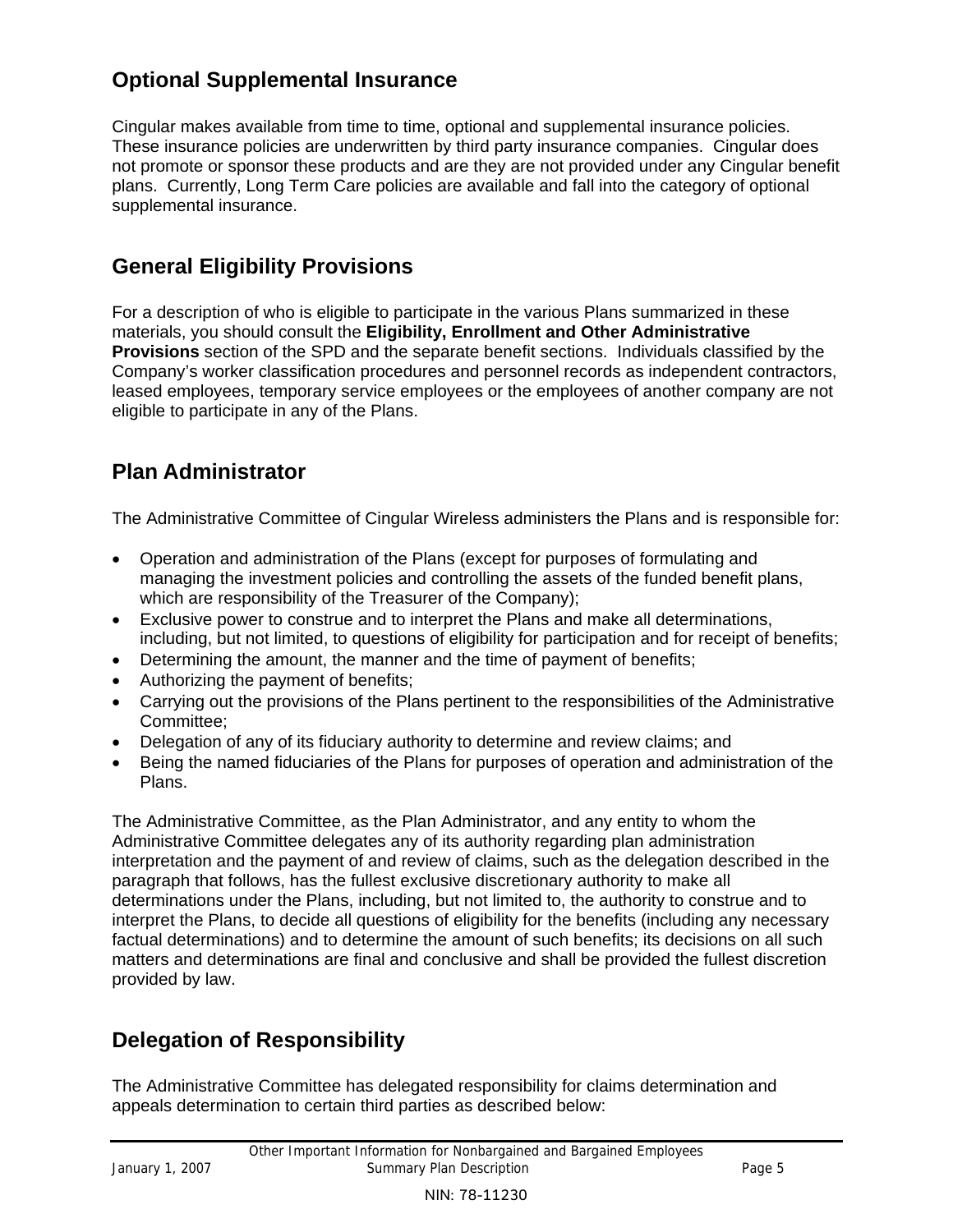| <b>Plan Benefit</b>               | <b>Delegate</b>             |
|-----------------------------------|-----------------------------|
| <b>Medical Benefits</b>           | <b>United Healthcare</b>    |
| <b>Behavioral Health Benefits</b> | United Behavioral Health    |
|                                   | (effective January 1, 2006) |
| <b>Pharmacy Benefits</b>          | Caremark                    |
| <b>Dental Benefits</b>            | <b>CIGNA</b>                |
| <b>Vision Benefits</b>            | Vision Service Plan (VSP)   |
| <b>Disability Benefits</b>        | Gates McDonald              |
|                                   | (effective January 1, 2006) |
| Life Insurance                    | Prudential                  |
| EAP                               | United Behavioral Health    |
|                                   | (effective January 1, 2006) |

The Administrative Committee has retained the authority to hear appeals of denied claims relating to basic eligibility to participate in the various benefit plans. See the section below entitled *How to File a Claim and/or Appeal a Denied Claim*.

# **Current Administrative Committee Members**

Members of the Administrative Committee are appointed by the Chief Operating Officer, the Chief Financial Officer and the Executive Vice President of Human Resources (the "Senior Officers"). The Administrative Committee members may be substituted or removed from their positions at the sole discretion of the Senior Officers. They receive no compensation in their capacities as members, but receive compensation as employees of the Company. None of their compensation is paid from assets of the benefit Plans.

# **Plan Fiduciaries**

The members of the Administrative Committee are the named fiduciaries for purposes of operation and administration of the Plans. However, the Administrative Committee has delegated the discretion to decide and review determinations of benefits to certain third parties as described above.

The Investment Committee is the named fiduciary for formulating the investment policies and managing/controlling the assets of the Plans that are funded. Among its duties, the Investment Committee appoints (and discharges) investment managers and trustees to manage and maintain custody of the assets of the Plans. The Investment Committee is also responsible for authorizing the payment of reasonable expenses for administering the Plans.

The members of the Investment Committee receive no extra compensation over and above their regular compensation from the Company. None of their compensation is paid from the assets of the benefit Plans.

# **Legal Service**

The agent and address for service of legal process for the Plans is:

Secretary, Administrative Committee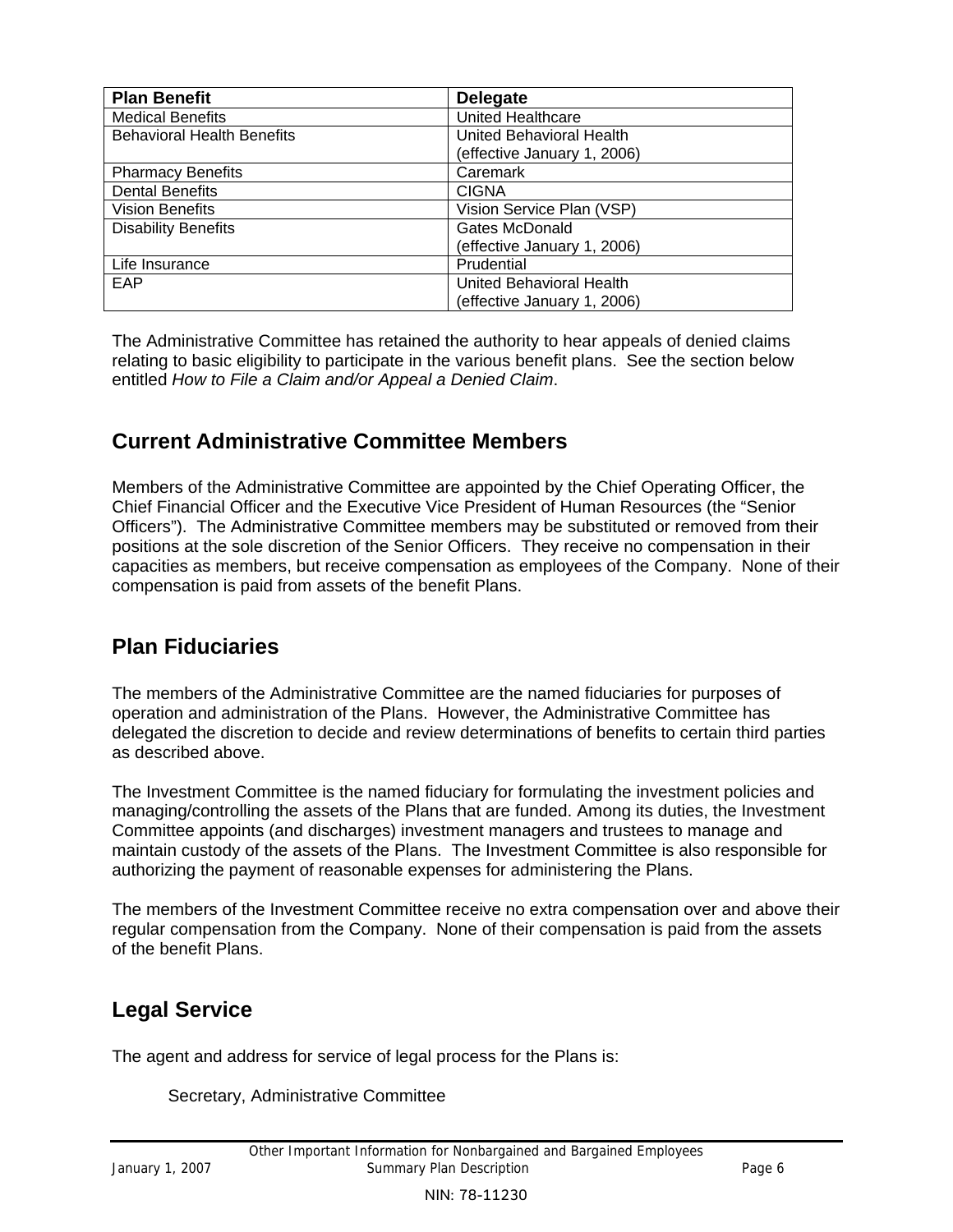Cingular Wireless 5565 Glenridge Parkway Suite 1700 Atlanta, Georgia 30342

# **Trustee**

The State Street Bank & Trust Company is the trustee of the assets of the benefit plans that are funded. The trustee's address is

State Street Corporation Master Trust SWB5C P.O. Box 351 Boston, Ma 02101

# **Benefit Payments/Asset Accumulation**

In addition to the assets of the Plans which are in trust funds, some benefits are provided through insurance companies and/or through the general assets of the Company. Employee contributions, when required, are also used to provide benefits. Investment managers (appointed by Treasurer) invest the assets of the funded Plans. The investment performance of the investment managers is periodically reviewed by the Treasurer. The Administrative Committee or its delegates directs payments of benefits.

| <b>Plan Benefit</b>        | <b>Benefits Source</b>                                           |
|----------------------------|------------------------------------------------------------------|
| <b>Medical Benefits</b>    | Self-insured, company assets or trust funds*                     |
| <b>Dental Benefits</b>     | Self-insured, company assets or trust funds*                     |
| Vision Care                | Self-insured, company assets or trust funds                      |
| <b>Disability Benefits</b> | Short Term Disability: Self-insured, trust funds                 |
|                            | Basic and Supplemental Long Term Disability: Self-insured, trust |
|                            | funds                                                            |
| <b>Medical Plus</b>        | Funded by employee contributions held in a trust fund            |
| Life Insurance             | Insured through Prudential                                       |
| EAP                        | Self-insured, company assets or trust funds                      |

\*As an alternative to Plan benefits, employees in certain geographic areas may be permitted to enroll in and receive their medical or dental benefits through an HMO or other managed care alternatives. All questions regarding benefits, including but not limited to, benefit levels, coverage, policies, benefit summaries, claims determination and claims appeals will be the responsibility of the HMO or managed care alternative administrator, not the Company or its plans.

# **Assistance in Reading the English Language**

If, due to language translation difficulties, you need assistance in interpreting various sections of the handbook, you may contact Human Resources. A Human Resources representative will be pleased to work with you to provide the necessary explanation of rights and obligations under the various Plans, as well as the procedures to be followed in obtaining needed assistance.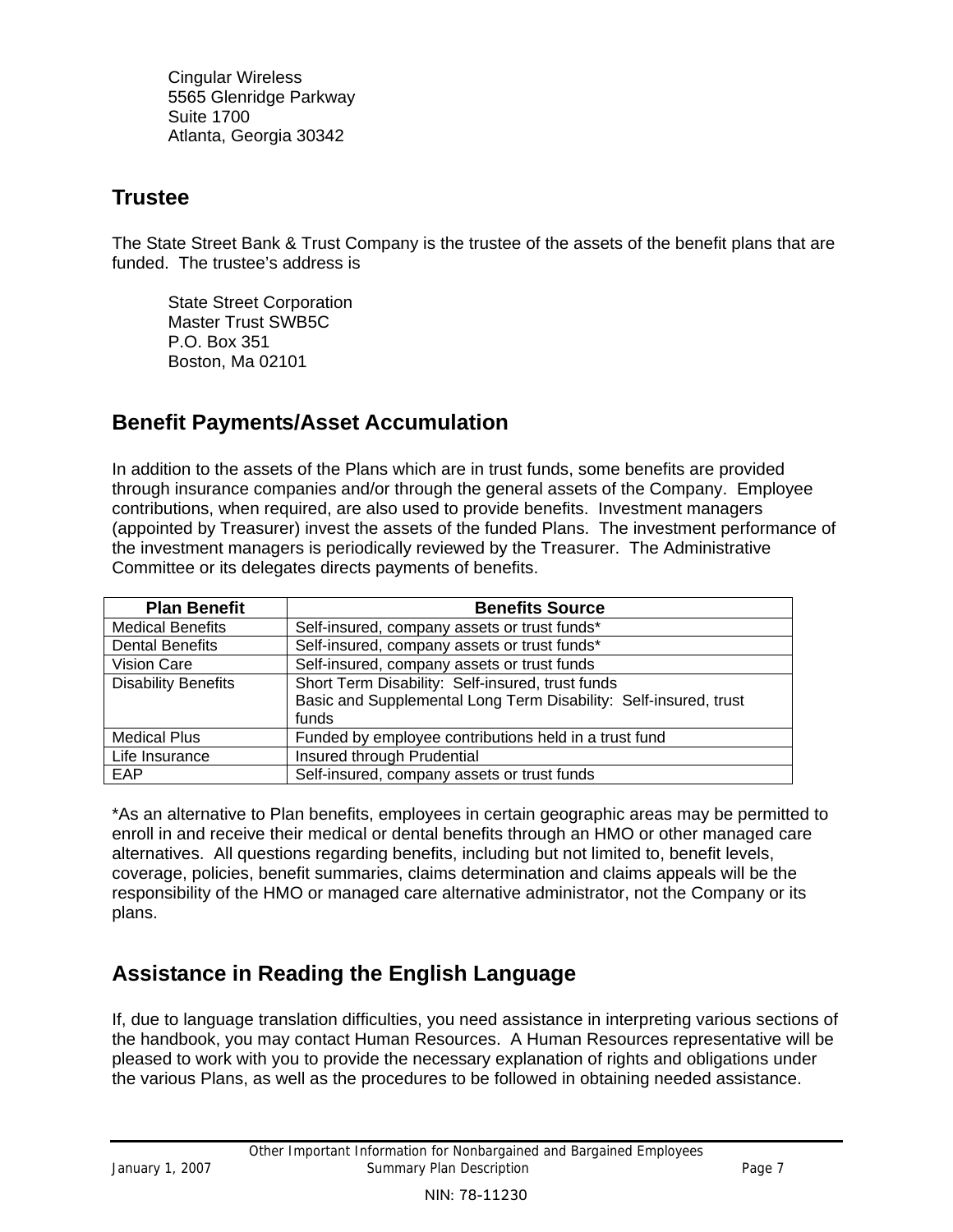# **Modification, Amendment or Termination of Plans**

The Company reserves the unilateral right to amend, modify or terminate the Plans for any reason at any time, retroactively or prospectively. Any changes or modifications can be applied to all participants or only to certain groups, such as former employees or retirees. This right also includes the ability to change the amount of any required employee, former employee, dependent, survivor or retiree contributions or premiums or any deductibles or co-pays for any type of benefits whether before or after the date of any employee's retirement. The changes described in this section may be applicable to the employees in the Nonbargained Retiree Medical Transition Groups (as those groups are described in the applicable Summary Plan Descriptions) as employees in those groups are not being vested into any certain level of benefits or level of retiree contributions or premiums for retiree benefits. Nothing herein shall be deemed or construed as a lifetime right to any benefits or level of benefits. This means, for example, that no individual will acquire a lifetime right to any benefit (or level of benefit) or to the continuation of any Plan benefit or benefit program or policy merely by reason of the fact that such Plan or benefit is in existence at the time of such individual's retirement. Any amendment may be made by the Board or Senior Officers (defined as the Chief Operating Officer, the Chief Financial Officer and the Executive Vice President – Human Resources); provided, any amendment that is reasonably expected to increase the cost of the Plan may be made only by the Board.

In the event of termination, the trust funds for any funded plans will be distributed in accordance with rules established by the Internal Revenue Service and in accordance with the provisions of the Plans.

# **Right to Continuation Coverage**

Pursuant to "COBRA" or "USERRA", continuation of Plan benefits may be available to those individuals who, for a variety of reasons, would normally lose coverage, as described below. COBRA applies only to the health benefits offered under the Medical Plan, the Dental Plan, Vision Plan, the Medical Plus Plan and the EAP program. For purposes of administering COBRA, each of these plans is treated as a separate plan.

COBRA refers to a federal law that provides Employees (as defined in the Plans) and other "Qualified Beneficiaries" the opportunity to continue health coverage after a "Qualifying Event" that would otherwise result in such person losing coverage. "COBRA Continuation Coverage" means your right, or your Spouse's and Dependent's right (as those terms are defined in the Plans), to continue to be covered under the group health plans listed above.

A "Qualified Beneficiary" is any person who, as of the day before a Qualifying Event, is (a) an Employee of the Company covered under the Medical Plan, Vision Plan, Dental Plan, Medical Plus Plan or EAP program ("Covered Employees"), (b) the covered Spouse of the Covered Employee, or (c) a covered Dependent of the Covered Employee. In addition, a Child (as defined in the Plans) born to, placed for adoption or adopted by a Qualified Beneficiary who has elected COBRA is also a Qualified Beneficiary.

# **Employees and Dependents**

COBRA Continuation Coverage may be continued for up to 18 months by Employees or Dependents in the case of loss of coverage due to the following Qualifying Events: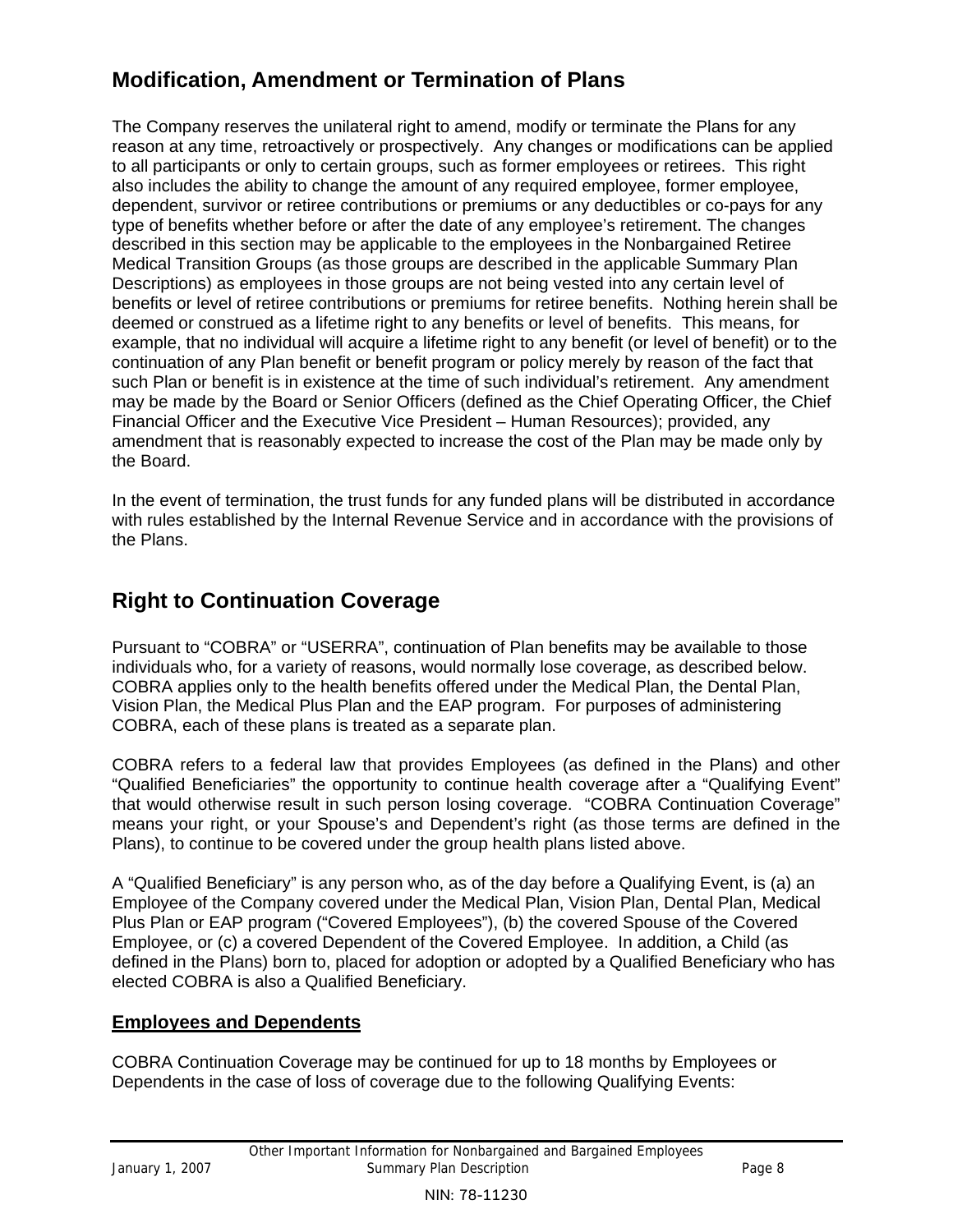- Reduction in the Covered Employee's work hours; or
- The Covered Employee's termination of employment, except for discharge for gross misconduct as determined by the Company.

# **Dependents Only**

COBRA Continuation Coverage may be continued for up to 36 months by Dependents following loss of Plan coverage due to the following Qualifying Events:

- Death of a Covered Employee;
- Divorce or legal separation from a Covered Employee;
- Termination of a Dependent's status as a Dependent under the terms of the Plans; or
- The Covered Employee's entitlement to benefits under Title XVIII of the Social Security Act ("Medicare").

# **Disabled Employees and Covered Dependents**

COBRA Continuation Coverage may be continued for up to 29 months from the date of termination of employment or reduction of hours by Covered Employees (and their Qualified Beneficiaries), provided that:

- The Qualified Beneficiary is determined to be disabled under the Social Security Act within 60 days of the commencement of COBRA Continuation Coverage;
- The Qualified Beneficiary notifies the Company of the disability within 60 days of the disability determination and before the end of the initial 18-month COBRA period; and
- In the case of COBRA Continuation Coverage that is extended beyond the 18-month continuation period because of disability, the COBRA Continuation Coverage will terminate on the earliest of the first day of the month that begins more than 30 days after it is determined that the Qualified Beneficiary is no longer disabled or the date Continuation Coverage would otherwise terminate. *You must notify the Company as soon as you cease to be disabled*.

# **Multiple Qualifying Events**

If, following the occurrence of a qualifying event entitling a Dependent to 18 months of COBRA Continuation Coverage, a second qualifying event occurs, other than the Covered Employee's entitlement to Medicare, which is described below, the Dependent may continue his or her COBRA Continuation Coverage for an additional period not to exceed 36 months from the first qualifying event.

Qualified Beneficiaries will be notified in writing of eligibility for Continuation Coverage and the election procedures. To obtain Continuation Coverage, Qualified Beneficiaries must follow all instructions sent with the notice of eligibility. Generally, Qualified Beneficiaries will have 60 days from the date of notice to elect Continuation Coverage. During this 60-day election period, Qualified Beneficiaries must decide whether to continue their coverage by agreeing to pay the premiums on a monthly basis.

In the case of a termination or reduction of hours, death or entitlement to Medicare, and in certain other situations, the Company will furnish each Participant with written notification of the termination of coverage and his right to elect Continuation Coverage. When you are divorced, or your Dependent child loses eligibility, the Company has no way of knowing; **therefore, it is your responsibility and the responsibility of affected Dependents to notify the Company**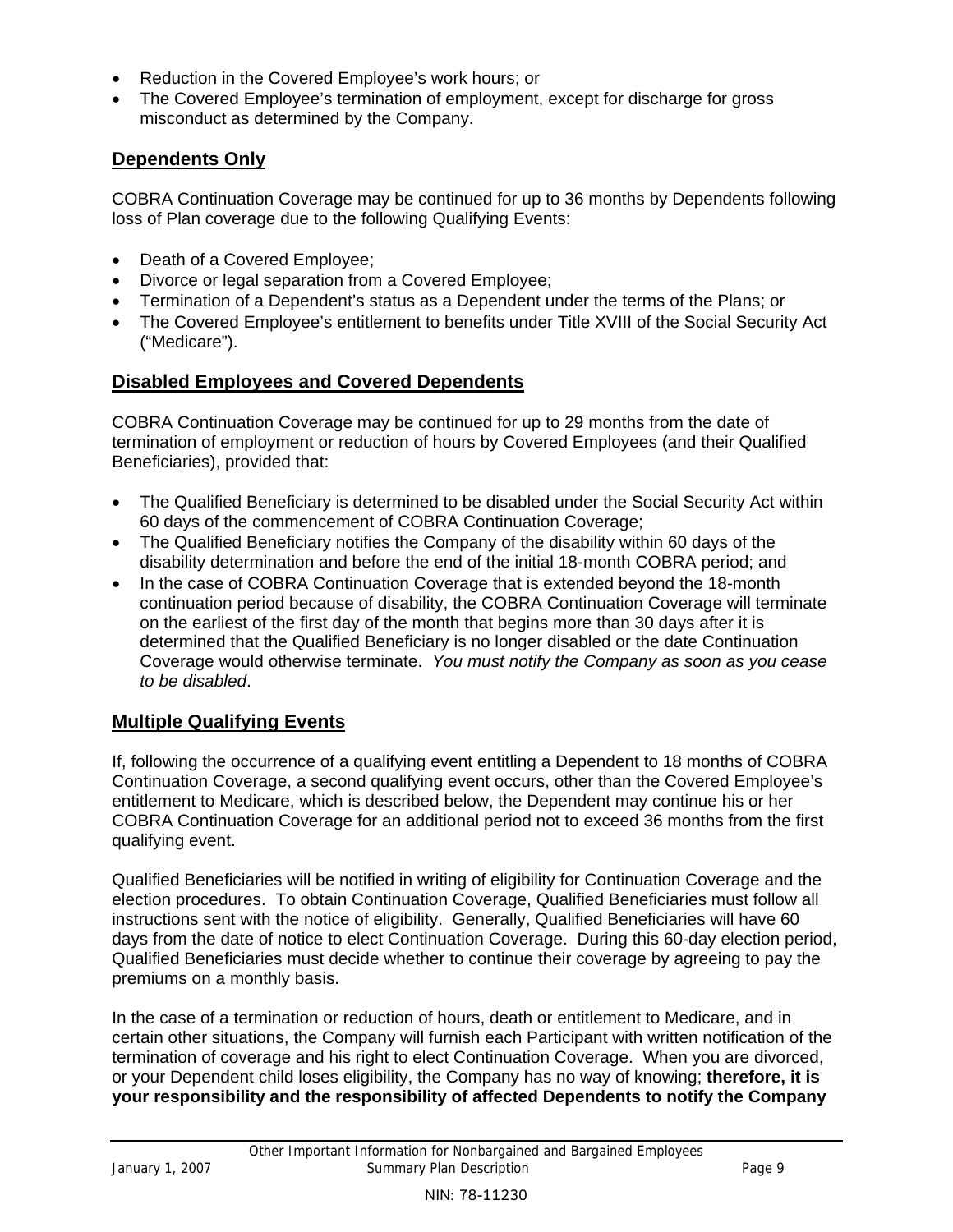**within 60 days of a divorce, legal separation, loss of a child's Dependent status under the Plan or the birth or adoption of a child. If this notice is not received within 60 days, the Dependent will permanently lose eligibility for the Continuation Coverage.** If a Qualified Beneficiary is determined to be disabled within the first 60 days of the date COBRA Continuation Coverage commenced, that person must notify the Company of that determination within 60 days after the date of determination. (**Note**: this must be within the first 18 months after COBRA Continuation Coverage begins.)

Continuation Coverage will terminate immediately if any one of the following occurs:

- (1) The Qualified Beneficiary fails to pay the premium in a timely manner, defined initially as within 45 days of the date of the COBRA election and thereafter within 30 days of each due date;
- (2) The Qualified Beneficiary first becomes, after the date of election, covered under another group health plan (unless the Qualified Beneficiary is subject to pre-existing condition exclusions under that Plan);
- (3) The Qualified Beneficiary first becomes, after the date of election, entitled to Medicare benefits. However, your covered Dependents may still continue their coverage if you become eligible for Medicare as described above;
- (4) The expiration of the applicable COBRA Continuation Coverage period as described above;
- (5) In the case of an extension of COBRA to 29 months due to disability, the month that begins more than 30 days after the date of the final determination under the Social Security Act that the Qualified Beneficiary is no longer disabled; or
- (6) The Plan is amended or terminated.

Payments for Continuation Coverage are payable monthly no later than the due date, except for the first payment that is due within 45 days after the date on which you elect COBRA Continuation Coverage. Coverage will terminate retroactive to the due date without reinstatement privileges if payments have not been received within 30 days of the due date. The Company is not required to send you payment reminders or overdue notices. Required contributions for COBRA Continuation Coverage are 102% of the cost of Continuation Coverage for similarly situated Participants. However, if COBRA Continuation Coverage has been extended beyond 18 months due to disability, the COBRA premium will be equal to 150% of that cost.

As required under USERRA, Employees who are Participants on the date a Military Leave commences may continue health coverage for themselves and any Dependents who are Participants immediately prior to such leave. Continuation Coverage pursuant to USERRA will not extend beyond the earlier of:

- (1) 18 months beginning on the date the USERRA Leave commences; or
- (2) the date the Employee fails to return to active employment with the Company within the time prescribed by USERRA.

Under USERRA, if the USERRA Leave is less than 31 days, the contribution required for Continuation Coverage is the same as the contribution that would be required if such individual was in active service. For USERRA Leaves that extend at least 31 days, contributions required for Continuation Coverage will be the same as for COBRA Continuation Coverage. The Company may make certain modifications and/or enhancements to the legally provided USERRA provisions. You should consult the Cingular Wireless Leave of Absence policy for more complete information.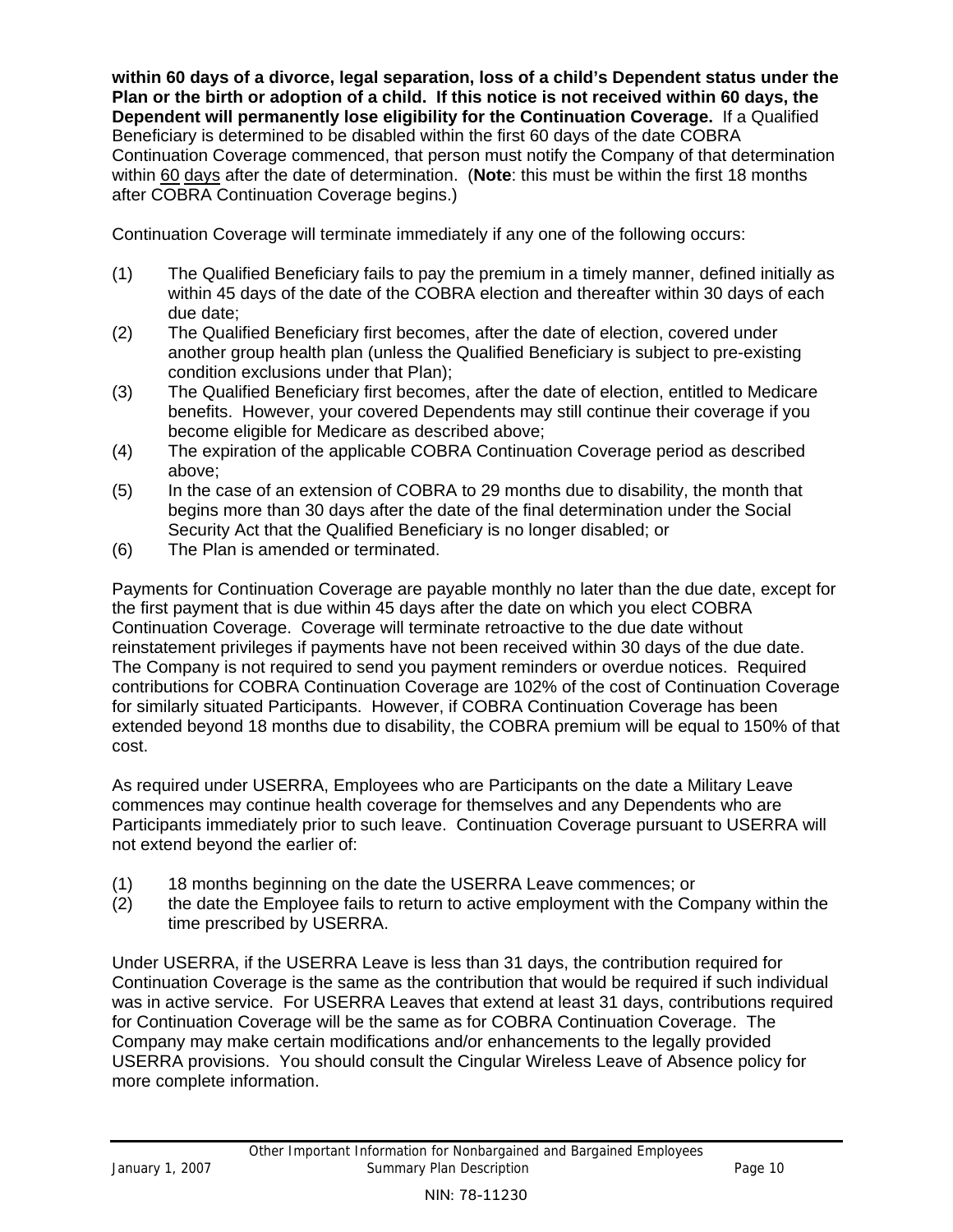As provided for in the SPDs for the underlying Medical Plans, in some cases, benefits are extended to Registered Domestic Partners. While not legally required to do so, the Company intends to make available continuation coverage, similar to the COBRA continuation coverage described above and subject to the same requirements, to these qualifying individuals upon a Qualifying Event.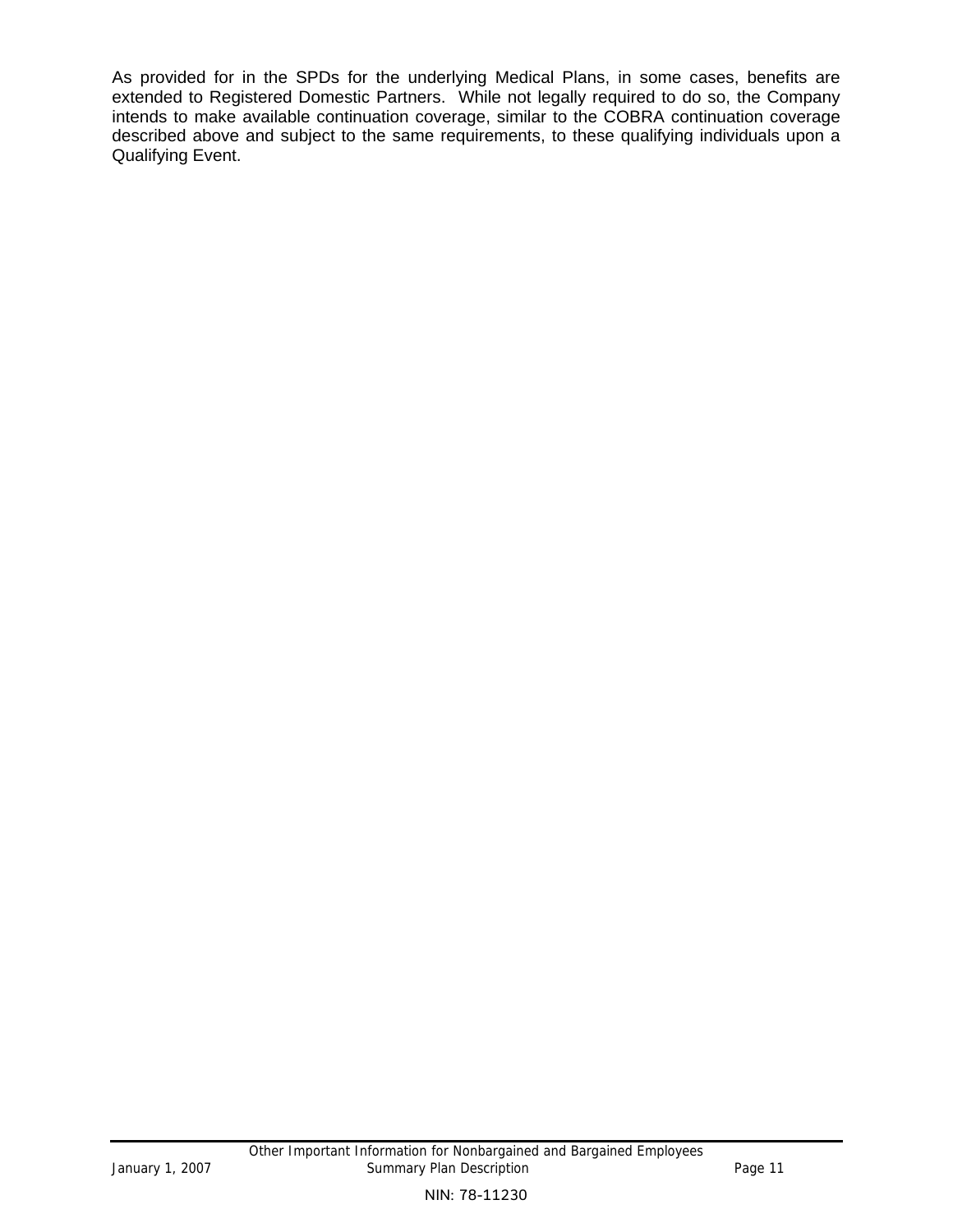# **How to File a Claim and/or Appeal a Denied Claim Relating to Basic Eligibility of Participant**

The following section describes the claims appeal process for each of the various benefits provided under the Plans. You will note that the process for each type of benefit, i.e., medical, dental, vision, etc. is administered by different vendors and generally differs between the types of benefits. The time limits for filing an appeal will be strictly adhered to and tardy appeals will not be heard. These appeal procedures are the sole process for appeal and must be exhausted before litigation steps are taken. Exhaustion of these appeal remedies is not optional should you choose to pursue litigation.

#### Appeals from Denials of Basic Eligibility for Benefits

If you are told that you or your dependents are not eligible to participate in any of the benefits covered by this Other Important Information section, then you should take the following steps to file a claim. Place your claim regarding basic eligibility to participate in writing and direct it to:

Cingular Wireless Benefits Appeals 5565 Glenridge Connector 7<sup>th</sup> floor, Mailstop 770 Atlanta, GA 30342

You have one year from the date your coverage would have originally been effective to file an eligibility claim. Your claim will be determined within 90 days of receipt of your claim. If special circumstances require an extension, the Plan may take up to an additional 90 days to make an initial determination. You will receive written notification on the outcome of your claim. If you disagree with this determination, you have the right to file an appeal. To file an appeal, the Administrative Subcommittee of Cingular Wireless must receive your written request for an appeal within 60 days of the date of the denial letter from Cingular Benefits Operations. Your appeal should be directed to:

The Cingular Wireless Administrative Subcommittee Cingular Wireless Benefits Appeals 5565 Glenridge Connector 7<sup>th</sup> floor, Mailstop 770 Atlanta, GA 30342

Upon receipt of your request, you will receive a response from the Subcommittee within 60 days of the receipt of your appeal. If special circumstances require an extension, the Administrative Subcommittee may take up to an additional 60 days to make a determination on your appeal.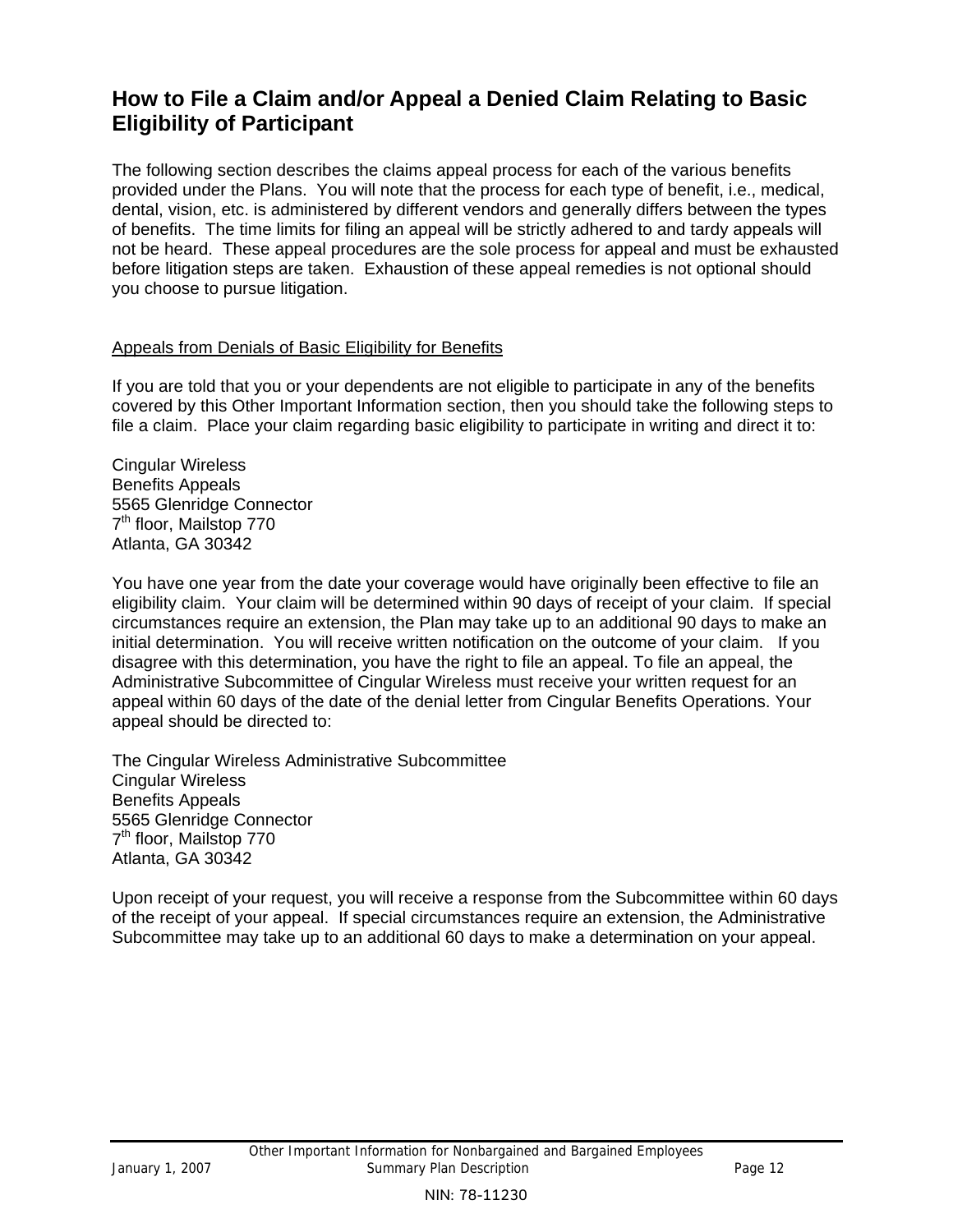## **Dental Plans – CIGNA**

The following information is provided by CIGNA.

#### **When You Have A Concern Or Complaint**

(For the purposes of this section, any reference to "you," "your," or "the insured" also refers to a representative or provider designated by you to at on your behalf, unless otherwise noted. We refers to Connecticut General or CIGNA)

We want you to be completely satisfied with Connecticut General and the care you receive. That's why we've established a process for addressing your concerns and solving your problems.

#### **Start With Customer Service Department**

We're here to listen and help. If you have a concern regarding a person, a service, the quality of care, or contractual benefits, you can call the following free number on your Connecticut General ID card and explain your concern to one of our Customer Service Department representatives. You can also express that concern by writing to the following:

CIGNA Dental Attn: Appeals Department P.O. Box 188044 Chattanooga, TN 37422

We'll do our best to resolve the matter on your initial contact. If we need more time to review or investigate your concern, we'll get back to you as soon as possible, but in any case within thirty (30) days.

If you are not satisfied with the result of a coverage decision, you can start the appeals procedure.

#### **Appeals Procedure**

Connecticut General has a two-step appeals procedure for coverage decisions. To initiate an appeal, you must submit a request for an appeal in writing to the Customer Service Department at the address shown above within one year of receipt of a denial notice. You should state the reason why you feel your appeal should be approved and include any information supporting your appeal. If you are unable or choose not to write, you may ask the Customer Service Department to register your appeal by calling the toll-free number on your Connecticut General ID card. You may also register your appeal by an arranged appointment or walk-in interview.

#### **Level One Appeal**

Your appeal will be reviewed and the decision made by someone not involved in the initial decision. Appeals involving medical necessity or clinical appropriateness will be considered by a heath care professional.

For level one appeals, we will respond in writing with a decision within thirty (30) calendar days after we receive the appeal. If the review cannot be completed within thirty (30) calendar days,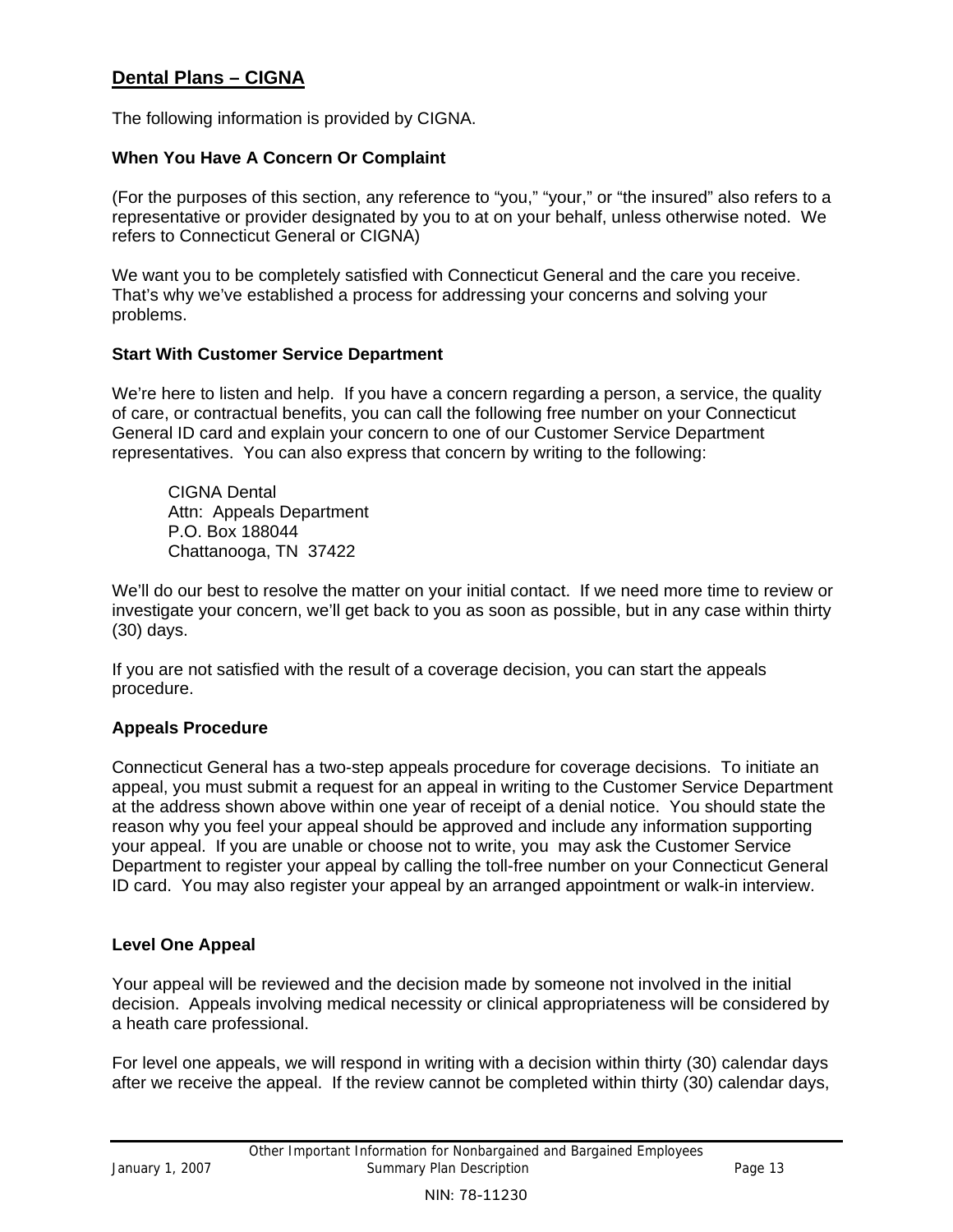we will notify you in writing, on or before the thirtieth  $(30<sup>th</sup>)$  calendar day, of the reason for the delay, and the review will be completed within fifteen (15) calendar days after that.

You may request that the appeal process be expedited if the time frames under this process would seriously jeopardize your life or health or would jeopardize your ability to regain maximum functionality. Connecticut General, in consultation with the treating Physician, will decide if an expedited appeal is necessary. When an appeal is expedited, Connecticut General will respond orally with a decision within seventy-two (72) hours, followed up in writing.

### **Level Two Appeal**

If you are dissatisfied with our level one appeal decision, you may request a second review. To initiate a level two appeal, follow the same process for a level one appeal.

Most requests for a second review will be conducted by Connecticut General's Appeals Committee, which consists of a minimum of three (3) people. Anyone involved in the prior decision may not vote on the Appeals Committee. For appeals involving medical necessity or clinical appropriateness, the committee will consult with at least one Physician in the same or similar specialty as the care under consideration, as determined by Connecticut General. You may present your situation to the committee in person or by conference call.

For level two appeals, we will acknowledge in writing that we have received your request and schedule a committee review. If the review cannot be completed within thirty (30) calendar days, you will be notified in writing on or before the fifteenth  $(15<sup>th</sup>)$  calendar day, and the review will be completed no later than forty-five (45) calendar days after receipt of your request. You will be notified in writing of the Appeal Committee's decision within five (5) business days after the committee meeting.

You may request that the appeal process be expedited if the time frames under this process would seriously jeopardize your life or health or would jeopardize your ability to regain maximum functionality. Connecticut General, in consultation with the treating Physician, will decide if an expedited appeal is necessary. When an appeal is expedited, Connecticut General will respond orally with a decision within seventy-two (72) hours, followed up in writing.

### **Independent Review Procedure**

If you are not fully satisfied with the decision of Connecticut General's level two appeal review regarding your medical necessity or clinical appropriateness issue, you may request that your appeal be referred to an independent review organization. The independent review organization is composed of persons who are not employed by Connecticut General or any of its affiliates.

There is no charge for you to initiate this independent review process. Connecticut General will abide by the decisions of the Independent Review Organization.

In order to request a referral to an independent review organization, the reason for the denial must be based on a medical necessity or clinical appropriateness determination by Connecticut General. Administrative, eligibility or benefit coverage limited or exclusions are not eligible for appeal under this process.

To request a review, you must notify the Connecticut General Appeals Coordinator within one hundred (100) days of your receipt of Connecticut General's level two-appeal review denial. Connecticut General will then forward the file to the independent review organization.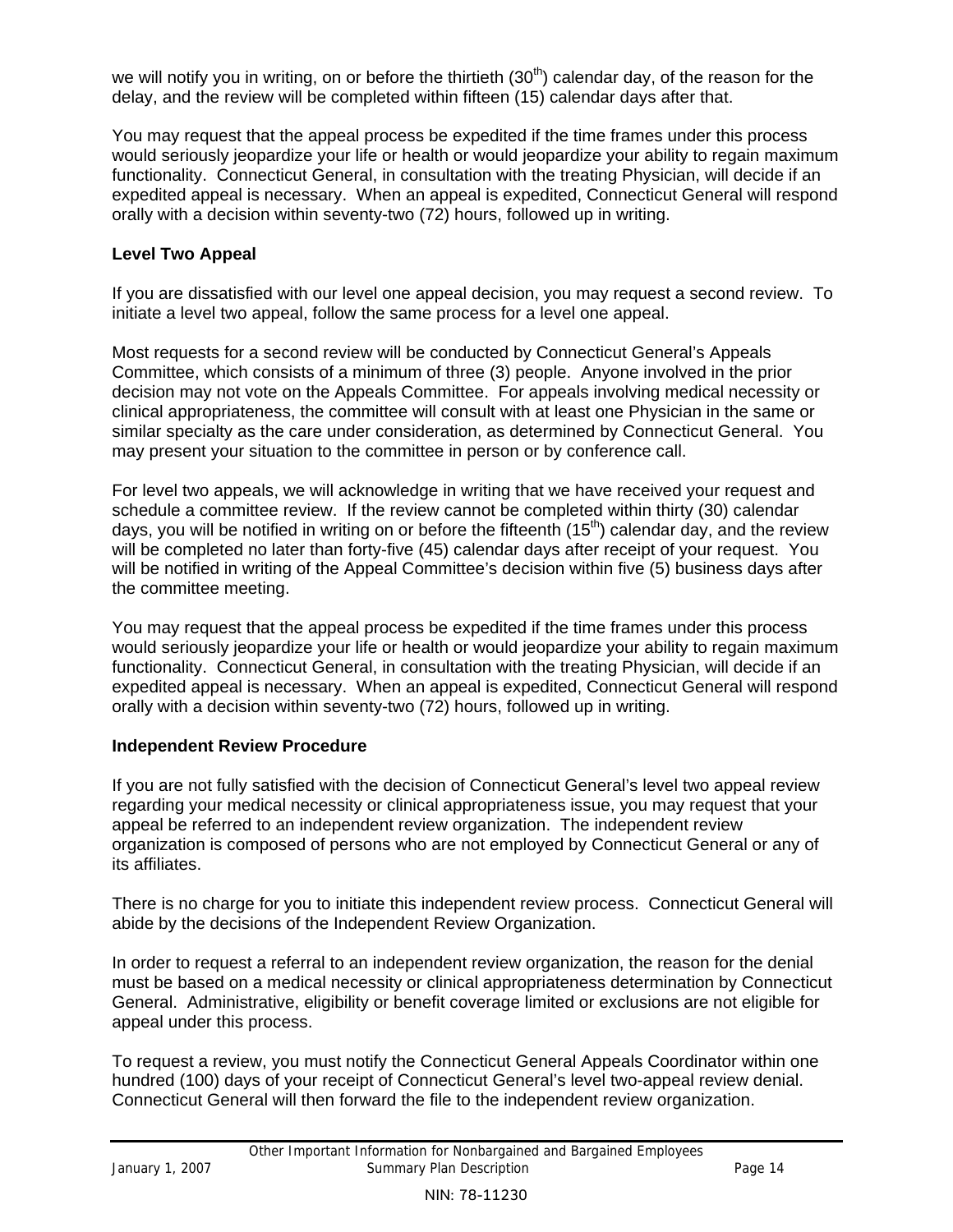The independent review organization will render an opinion within thirty (30) calendar days. When requested and when a delay would be detrimental to your medical condition, as determined by Connecticut General, the review shall be completed within no more than seventytwo (72) hours from receipt of all information necessary to complete the review.

The independent review program is a voluntary program arranged by Connecticut General.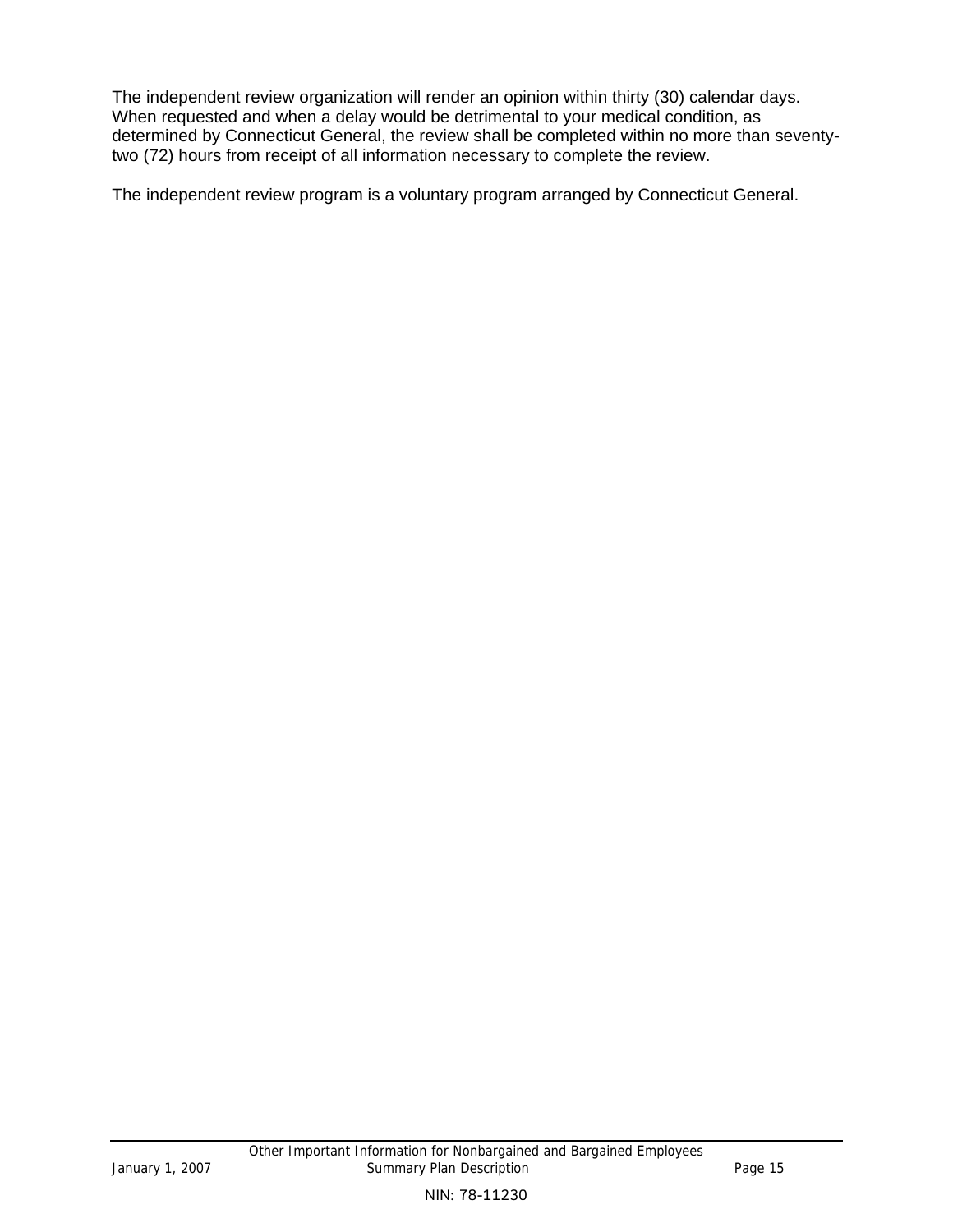## **Disability Plans – GatesMcDonald**

#### **Initial Determination**

After you submit a claim for disability benefits to GatesMcDonald, GatesMcDonald will review your claim and notify you of its decision to approve or deny your claim.

Such notification will be provided to you within a reasonable period, not to exceed 45 days from the date you submitted your claim; except for situations requiring an extension of time because of matters beyond the control of the Plan, in which case GatesMcDonald may have up to two (2) additional extensions of 30 days each to provide you such notification. If GatesMcDonald needs an extension, it will notify you prior to the expiration of the initial 45 day period (or prior to the expiration of the first 30 day extension period if a second 30 day extension period is needed), state the reason why the extension is needed, and state when it will make its determination. If an extension is needed because you did not provide sufficient information or filed an incomplete claim, the time from the date of GatesMcDonald's notice requesting further information and an extension until GatesMcDonald receives the requested information does not count toward the time period GatesMcDonald is allowed to notify you as to its claim decision. You will have 45 days to provide the requested information from the date you receive the extension notice requesting further information from GatesMcDonald.

If GatesMcDonald denies your claim in whole or in part, the notification of the claims decision will state the reason why your claim was denied and reference the specific Plan provision(s) on which the denial is based. If the claim is denied because GatesMcDonald did not receive sufficient information, the claims decision will describe the additional information needed and explain why such information is needed. Further, if an internal rule, protocol, guideline or other criterion was relied upon in making the denial, the claims decision will state the rule, protocol, guideline or other criteria or indicate that such rule, protocol, guideline or other criteria was relied upon and that you may request a copy free of charge.

#### **Appealing the Initial Determination**

If GatesMcDonald denies your claim, you may appeal the decision. Upon your written request, GatesMcDonald will provide you free of charge with copies of documents, records and other information relevant to your claim. You must submit your appeal to GatesMcDonald at the following address within 180 days of receiving GatesMcDonald's decision:

GatesMcDonald ATTN: Cingular Appeals Manager PO Box 183080 Columbus, OH 43218-3080

Appeals must be in writing and must include at least the following information:

- Name of Employee
- Name of the Plan
- Reference to the initial decision
- An explanation why you are appealing the initial determination

As part of your appeal, you may submit any written comments, documents, records, or other information relating to your claim.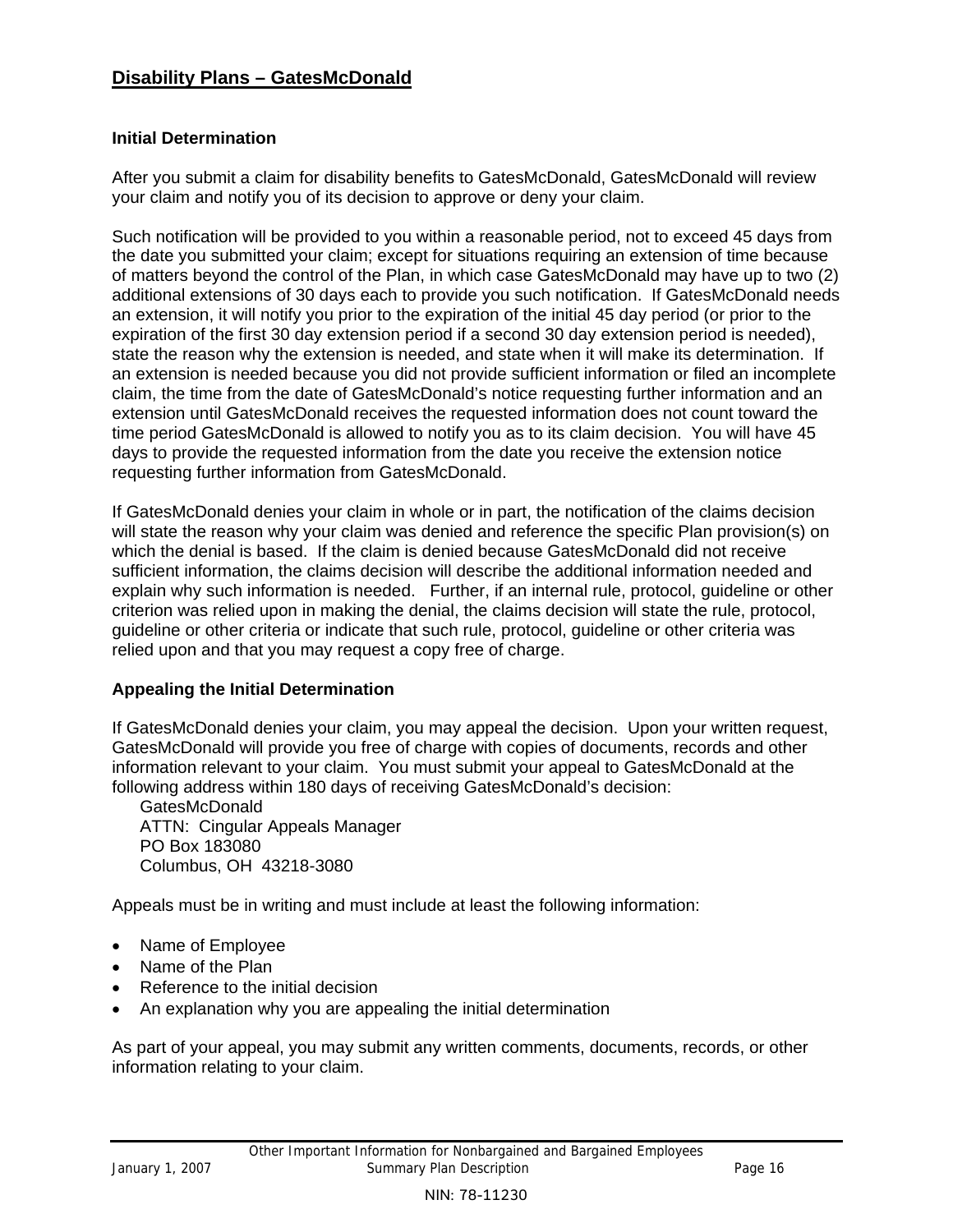After GatesMcDonald receives your written request appealing the initial determination, GatesMcDonald will conduct a full and fair review of your claim. Deference will not be given to the initial denial, and GatesMcDonald's review will look at the claim anew. The review on appeal will take into account all comments, documents, records, and other information that you submit relating to your claim without regard to whether such information was submitted or considered in the initial determination. The person who will review your appeal will not be the same person as the person who made the initial decision to deny your claim. In addition, the person who is reviewing the appeal will not be a subordinate of the person who made the initial decision to deny your claim. If the initial denial is based in whole or in part on a medical judgment, GatesMcDonald will consult with a health care professional with appropriate training and experience in the field of medicine involved in the medical judgment. This health care professional will not have consulted on the initial determination, and will not be a subordinate of any person who was consulted on the initial determination.

GatesMcDonald will notify you in writing of its final decision within a reasonable period of time, but no later than 45 days after GatesMcDonald's receipt of your written request for review, except that under special circumstances GatesMcDonald may have up to an additional 45 days to provide written notification of the final decision. If such an extension is required, GatesMcDonald will notify you prior to the expiration of the initial 45 day period, state the reason(s) why such an extension is needed, and state when it will make its determination. If an extension is needed because you did not provide sufficient information, the time period from GatesMcDonald's notice to you of the need for an extension to when GatesMcDonald receives the requested information does not count toward the time GatesMcDonald is allowed to notify you of its final decision. You will be given a reasonable time period to provide the requested information from the date you receive the notice from GatesMcDonald.

If GatesMcDonald denies the claim on appeal, GatesMcDonald will send you a final written decision that states the reason(s) why the claim you appealed is being denied and references any specific Plan provision(s) on which the denial is based. If an internal rule, protocol, guideline or other criterion was relied upon in denying the claim on appeal, the final written decision will state the rule, protocol, guideline or other criteria or indicate that such rule, protocol, guideline or other criteria was relied upon and that you may request a copy free of charge. Upon written request, GatesMcDonald will provide you free of charge with copies of documents, records and other information relevant to your claim.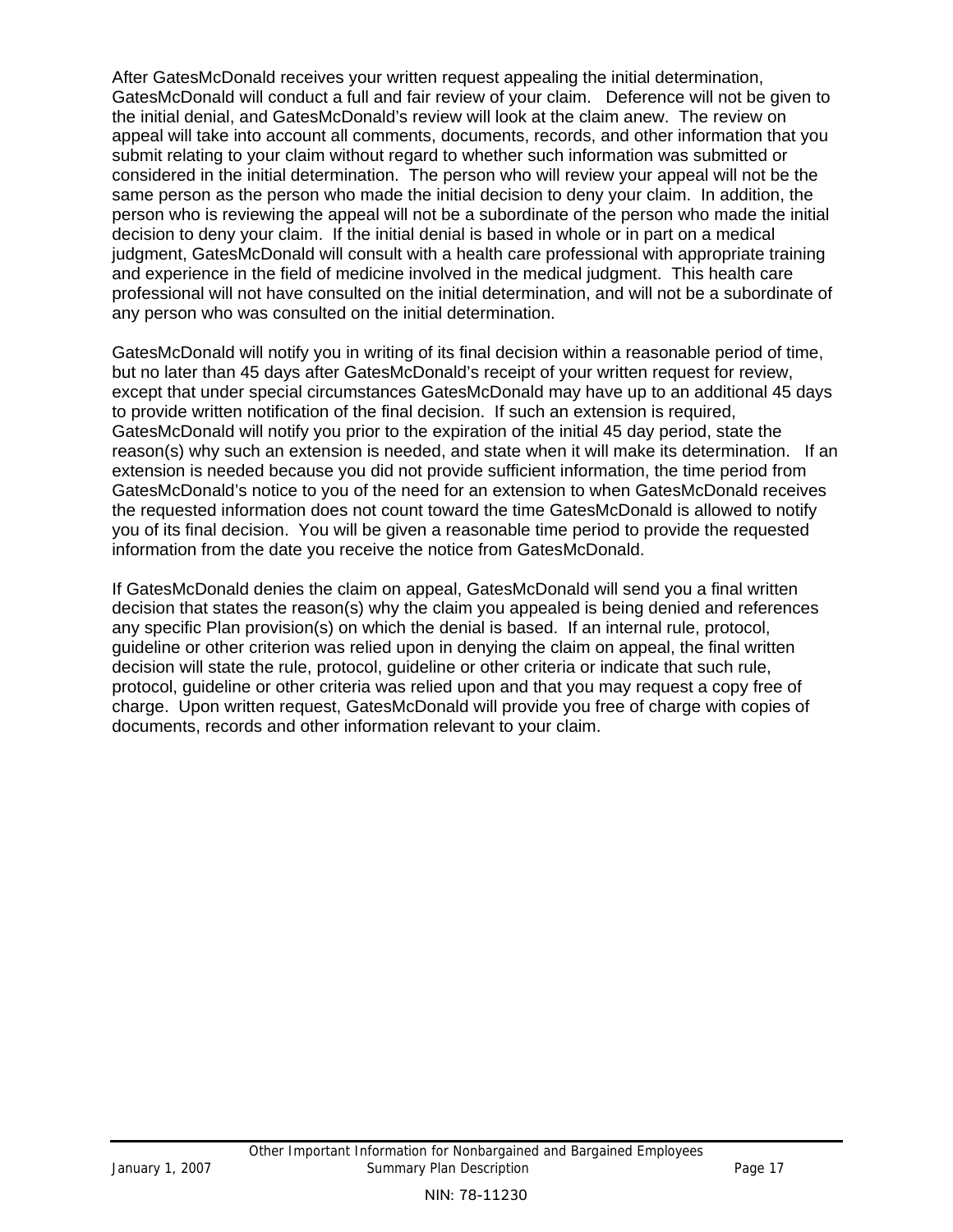## **Medical Plans – United HealthCare**

The following information is provided by United HealthCare.

#### **Filing a Claim for Benefits**

#### **If You Receive Covered Health Services from a Network Provider**

United HealthCare pays Network providers directly for your covered health services. If a Network provider bills you for any service, contact United HealthCare. However, you are responsible for Copayments to a Network provider at the time of service, or when you receive a bill from the provider.

#### **If You Receive Covered Health Services from a Non-Network Provider**

When you receive covered health services from a non-Network provider, you are responsible for requesting payment through United HealthCare. You must file the claim in a format that contains all of the information required, as described below.

You must submit a request for payment of benefits within one year after the date of service. If a non-Network provider submits a claim on your behalf, you will be responsible for the timeliness of the submission. If you don't provide this information to United HealthCare within one year of the date of service, benefits for that health service will be denied or reduced, in Cingular's or United HealthCare's discretion. This time limit does not apply if you are legally incapacitated. If your claim relates to an inpatient stay, the date of service is the date your inpatient stay ends.

If you provide written authorization to allow direct payment to a provider, all or a portion of any eligible expenses due to a provider may be paid directly to the provider instead of being paid to you. United HealthCare will not reimburse third parties who have purchased or been assigned benefits by Physicians or other providers.

#### **Required Information**

When you request payment of benefits, you must provide United HealthCare with all of the following information:

- A. Employee's name and address.
- B. The patient's name, age and relationship to the Employee.
- C. The member {and Group} number stated on your ID card.
- D. An itemized bill from your provider that includes the following:
	- Patient Diagnosis
	- Date(s) of service
	- Procedure Code(s) and descriptions of service(s) rendered
	- Charge for each service rendered
	- Provider of service Name, Address and Tax Identification Number
- E. The date the injury or Sickness began.
- F. A statement indicating either that you are, or you are not, enrolled for coverage under any other health insurance plan or program. If you are enrolled for other coverage you must include the name of the other carrier(s).

#### *Payment of Benefits*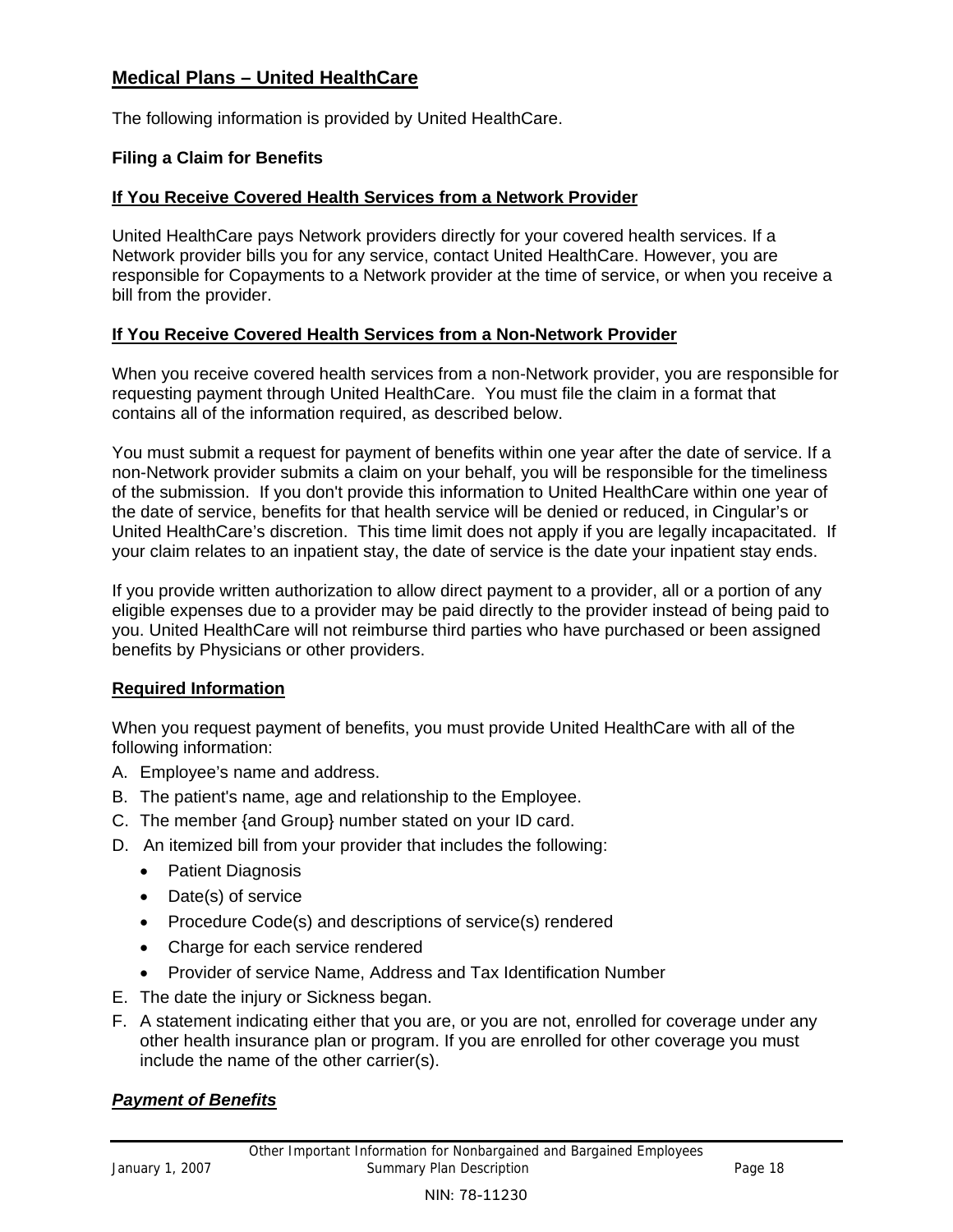United HealthCare will make a benefit determination as set forth below. Benefits will be paid to you unless either of the following is true:

- A. The provider notifies United HealthCare that your signature is on file, assigning benefits directly to that provider.
- B. You make a written request for the non-Network provider to be paid directly at the time you submit your claim.

### *Benefit Determinations*

### *Post-Service Claims*

Post-Service Claims are those claims that are filed for payment of benefits after medical care has been received. If your post-service claim is denied, you will receive a written notice from United HealthCare within 30 days of receipt of the claim, as long as all needed information was provided with the claim. United HealthCare will notify you within this 30 day period if additional information is needed to process the claim, and may request a one time extension not longer than 15 days and pend your claim until all information is received.

Once notified of the extension you then have 45 days to provide this information. If all of the needed information is received within the 45-day time frame and the claim is denied, United HealthCare will notify you of the denial within 15 days after the information is received. If you don't provide the needed information within the 45-day period, your claim will be denied.

A denial notice will explain the reason for denial, refer to the part of the Plan on which the denial is based, and provide the claim appeal procedures.

### *Pre-Service Claims*

Pre-service claims are those claims that require notification or approval prior to receiving medical care. If your claim was a pre-service claim, and was submitted properly with all needed information, you will receive written notice of the claim decision from United HealthCare within 15 days of receipt of the claim. If you filed a pre-service claim improperly, United HealthCare will notify you of the improper filing and how to correct it within 5 days after the pre-service claim was received. If additional information is needed to process the pre-service claim, United HealthCare will notify you of the information needed within 15 days after the claim was received, and may request a one time extension not longer than 15 days and pend your claim until all information is received. Once notified of the extension you then have 45 days to provide this information. If all of the needed information is received within the 45-day time frame, United HealthCare will notify you of the determination within 15 days after the information is received. If you don't provide the needed information within the 45 days period, your claim will be denied. A denial notice will explain the reason for denial, refer to the part of the Plan on which the denial is based, and provide the claim appeal procedures.

### *Urgent Claims that Require Immediate Action*

Urgent care claims are those claims that require notification or approval prior to receiving medical care, where a delay in treatment could seriously jeopardize your life or health or the ability to regain maximum function or, in the opinion of a physician with knowledge of your medical condition could cause severe pain. In these situations: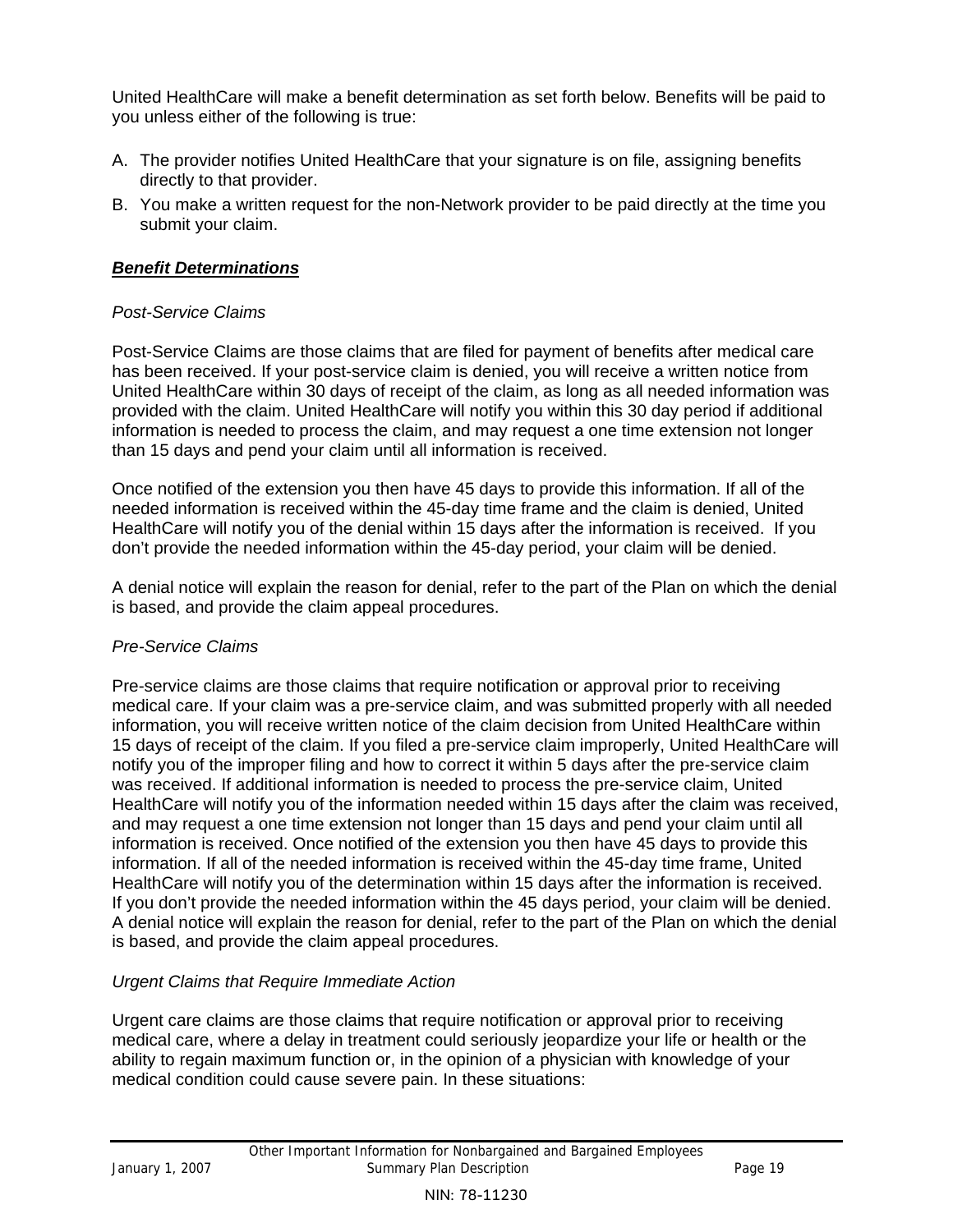- You will receive notice of the benefit determination in writing or electronically within 72 hours after United HealthCare receives all necessary information, taking into account the seriousness of your condition.
- Notice of denial may be oral with a written or electronic confirmation to follow within 3 days.

If you filed an urgent care claim improperly, United HealthCare will notify you of the improper filing and how to correct it within 24 hours after the urgent claim was received. If additional information is needed to process the claim, United HealthCare will notify you of the information needed within 24 hours after the claim was received. You then have 48 hours to provide the requested information.

You will be notified of a determination no later than 48 hours after:

- United HealthCare's receipt of the requested information; or
- The end of the 48 hour period within which you were to provide the additional information, if the information is not received within that time.

A denial notice will explain the reason for denial, refer to the part of the Plan on which the denial is based, and provide the claim appeal procedures.

#### *Concurrent Care Claims*

If an on-going course of treatment was previously approved for a specific period of time or number of treatments, and your request to extend the treatment is an urgent care claim as defined above, your request will be decided within 24 hours, provided your request is made at least 24 hours prior to the end of the approved treatment. United HealthCare will make a determination on your request for the extended treatment within 24 hours from receipt of your request. If your request for extended treatment is not made at least 24 hours prior to the end of the approved treatment, the request will be treated as an urgent care claim and decided according to the timeframes described above.

If an on-going course of treatment was previously approved for a specific period of time or number of treatments, and you request to extend treatment in a non-urgent circumstance, your request will be considered a new claim and decided according to post-service or pre-service timeframes, whichever applies.

### **How To Appeal A Determination**

To resolve a question, complaint, or appeal, just follow these steps:

#### **What to Do First**

If your question or concern is about a benefit determination, you may informally contact United HealthCare's Customer Service Department before requesting a formal appeal.

The telephone number is shown on your ID card.

Customer Service representatives are available to take your call during regular business hours, Monday through Friday. If your condition is urgent please refer to the Immediate Action section.

NOTE: If you are not satisfied with a benefit determination you may appeal it as described below, without first informally contacting United HealthCare's Customer Service Department. If you first informally contact United HealthCare's Customer Service Department and later wish to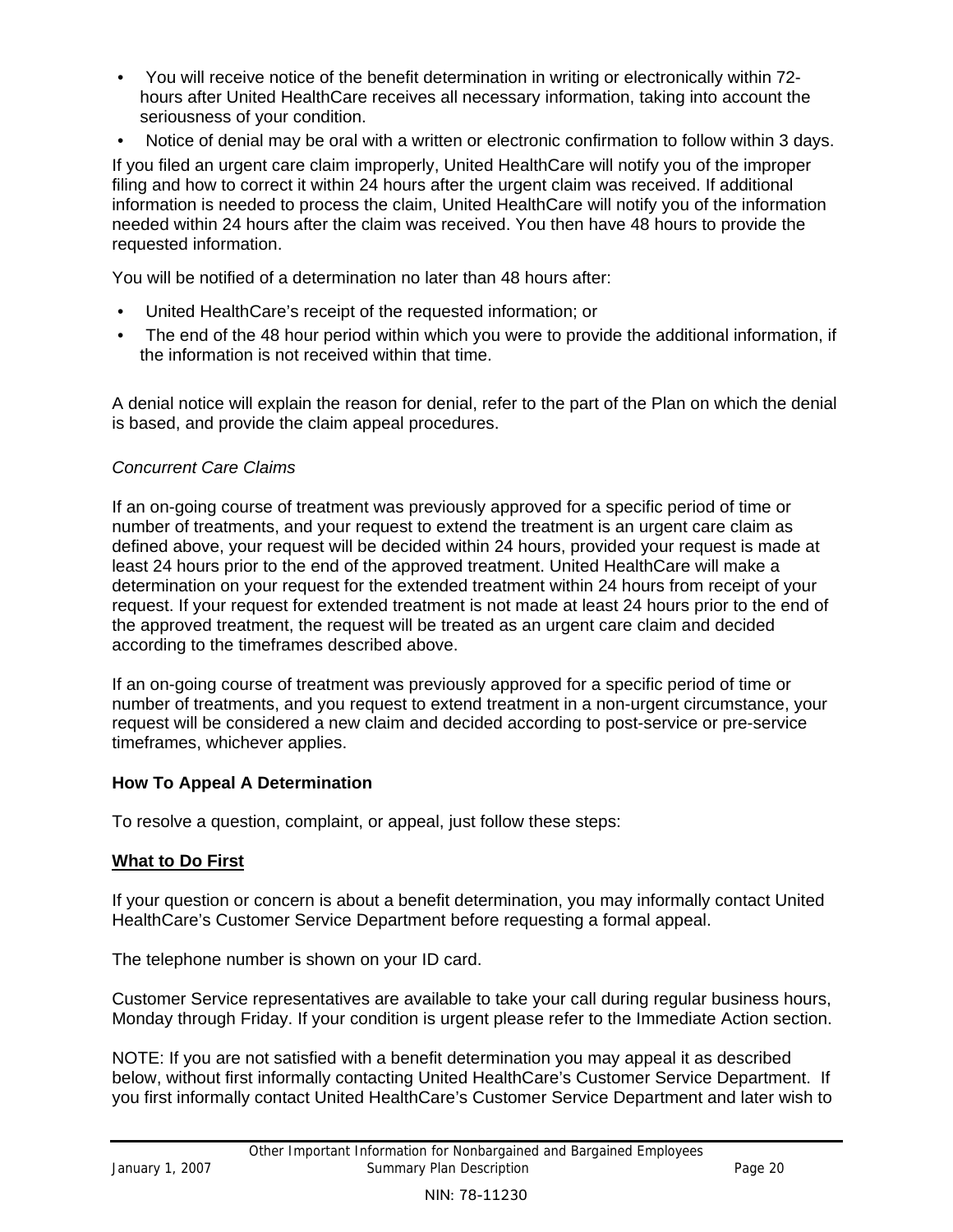request a formal appeal in writing, you should contact United HealthCare's Customer Service Department and request and appeal. A Customer Service representative will provide you with the appropriate address of United HealthCare.

#### **What to Do Next**

If the Customer Service representative cannot resolve the issue to your satisfaction over the phone, you may submit your question in writing. United HealthCare will notify you of its decision regarding your written appeal within 31 days of receipt of all relevant information. If you are not satisfied with a benefit determination, you may appeal this decision as described below.

#### **How to Appeal a Claim Decision**

If you disagree with a claim determination after following the above steps, you can ask United HealthCare in writing, using the following address, to formally reconsider your appeal:

United HealthCare Appeals P. O. Box 740816 Atlanta, GA 30374-0816

If the appeal relates to a claim for payment, your request should include:

- The patient's name and the identification number from the ID card.
- The date(s) of medical service(s).
- The provider's name.
- The reason you believe the claim should be paid.
- Any new information to support your request for claim payment.

Your first appeal review request must be submitted to United HealthCare within 180 days after you receive the claim denial.

If you are not satisfied with the first level appeal decision of United HealthCare, you have the right to request a second level appeal from United HealthCare. Your second level appeal request must be submitted to United HealthCare in writing within 60 days from receipt of first level appeal decision.

#### **Appeal Process**

United HealthCare will appoint a qualified individual to resolve or recommend the resolution of the appeal. If your complaint is related to clinical matters, the review will be done by a health care professional who was not involved in the initial determination with appropriate expertise in the field. United HealthCare may consult with, or seek the participation of, medical experts as part of the appeal resolution process. You consent to this referral and the sharing of pertinent medical claim information.

#### **Appeals Determinations**

United HealthCare will send you written or electronic notification of its decision on non-urgent claims as follows:

### **Pre-Service Claims**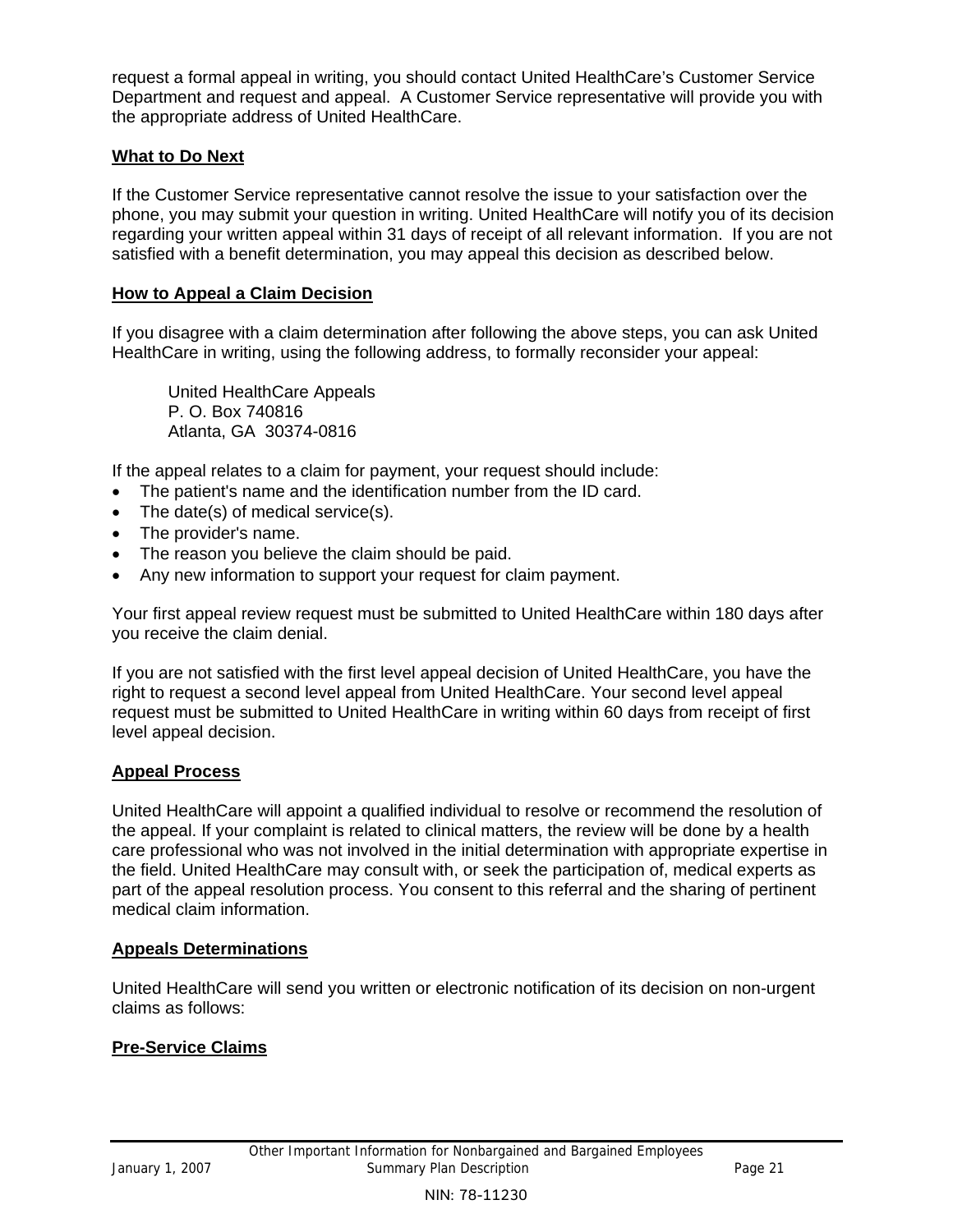For appeals of pre-service claims, the first level appeal will be conducted and you will be notified by United HealthCare of the decision within 15 days from receipt of a request for appeal of a denied claim.

The second level appeal will be conducted and you will be notified by United HealthCare of the decision within 15 days from receipt of a request for review of the first level appeal decision.

#### **Post-Service Claims**

For appeals of post-service claims, the first level appeal will be conducted and you will be notified by United HealthCare of the decision within 30 days from receipt of a request for appeal of a denied claim.

The second level appeal will be conducted and you will be notified by United HealthCare of the decision within 30 days from receipt of a request for review of the first level appeal decision.

For procedures associated with urgent claims, see "Immediate Action – Urgent Claim Appeals" below.

Cingular has delegated to United HealthCare the exclusive right to interpret and administer the provisions of the Plan. United HealthCare's decisions are conclusive and binding.

Please note that United HealthCare's decision is based only on whether or not Benefits are available under the Plan for the proposed treatment or procedure. The determination as to whether the pending health service is necessary or appropriate is between you and your physician.

#### **Urgent Claim Appeals**

Your appeal may require immediate action if you or your physician judges that a delay in treatment could significantly increase the risk to your health or the ability to regain maximum function. In these urgent situations:

The appeal does not need to be submitted in writing. You or your physician should call United HealthCare as soon as possible.

United HealthCare will notify you of the decision in writing or electronically within 72 hours following receipt of your request for review of the determination taking into account the seriousness of your condition.

The complaint process for urgent situations does not apply to prescheduled treatments, therapies, surgeries or other procedures that United HealthCare does not consider to be urgent situations.

For urgent claim appeals, Cingular delegated to United HealthCare the exclusive right to interpret and administer the provisions of the Plan. United HealthCare's decisions are conclusive and binding.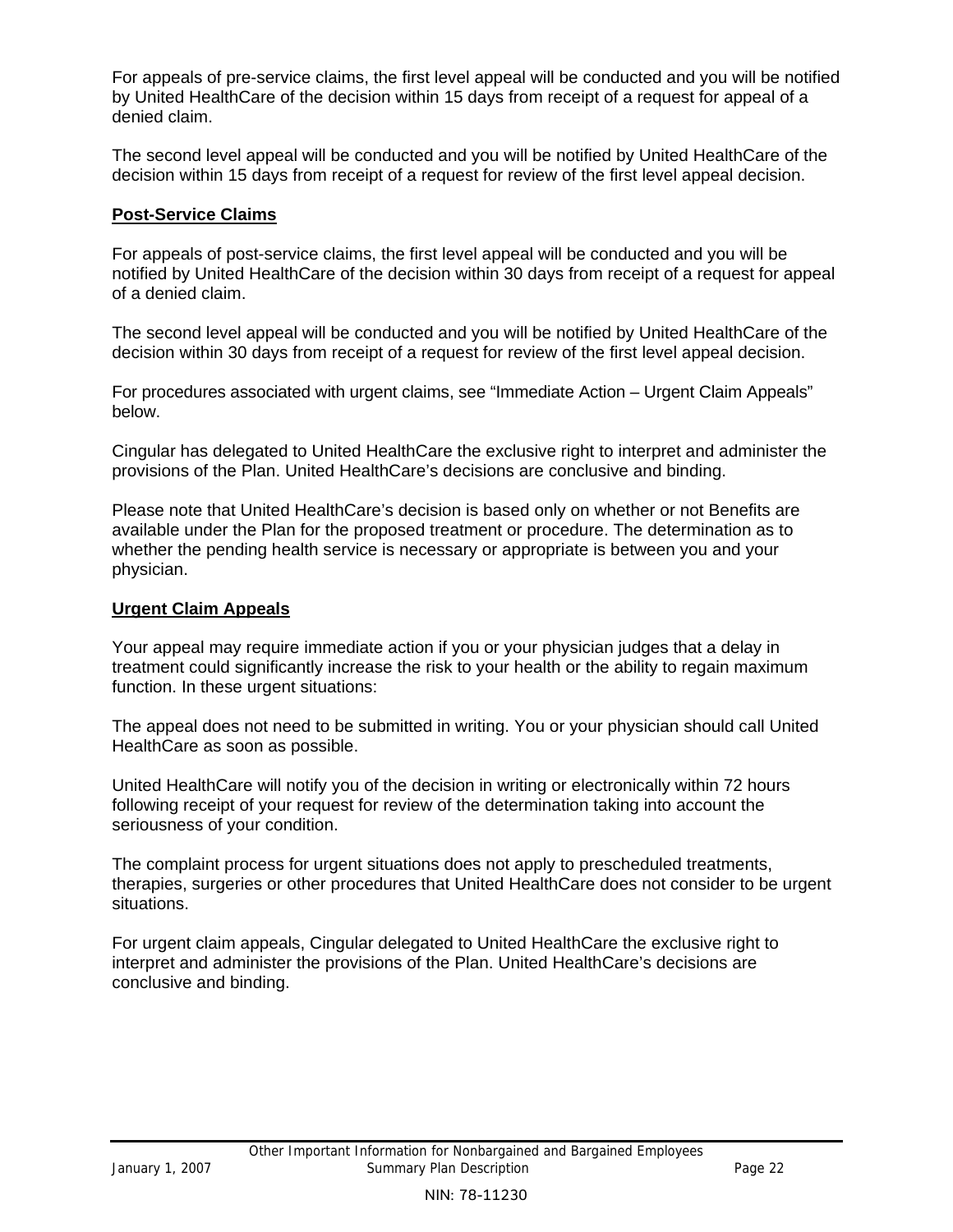### **Pharmacy Benefits – Caremark**

The following information is provided by Caremark.

#### **Pharmacy Benefit Appeal Process**

If your claim for pharmacy benefits is denied, you may appeal the denial in writing within 180 days after the claim has been denied. To appeal the denied claim, you must provide Caremark, the Claims Administrator for the Pharmacy Benefit Plan, with a written letter. You should state the reasons why you feel your appeal should be approved and include any information supporting your appeal. Written appeals should be directed to:

Caremark, Inc. Appeals Department MC109 PO Box 52084 Phoenix, AZ 85072-2084 Fax: 1-866-689-3092

There is also a toll free phone number available only to physicians for urgent appeals only. This Toll Free Physician's phone number is: 1-866-443-1183.

Urgent appeals can be submitted only by physicians and will be completed within 72 hours per ERISA regulations. Urgent appeals may also be submitted via fax.

1st Level Appeal – Caremark's Appeal Department will conduct a full and fair review of your appeal and will notify you of the decision within 60 days or 120 days if special circumstances apply. You will be notified of the need for extension in writing if this should occur. The final decision will be in writing and will include the specific reasons and references to Plan provisions on which the decision is based.

2nd Level Appeal – If you are dissatisfied with the level one appeal decision, you may request a second review. Follow the same process for a level one appeal by submitting to Caremark in writing the reasons for the appeal. An independent review will be done by Caremark's Quality Department and you will be notified in writing of the Quality Committee's decision within 30 business days after the committee meeting.

ERISA requires that appeal decisions are completed as follows:

- Pre-service claims within 15 days of receipt of a claim
- Post-service claims within 30 days of receipt of a claim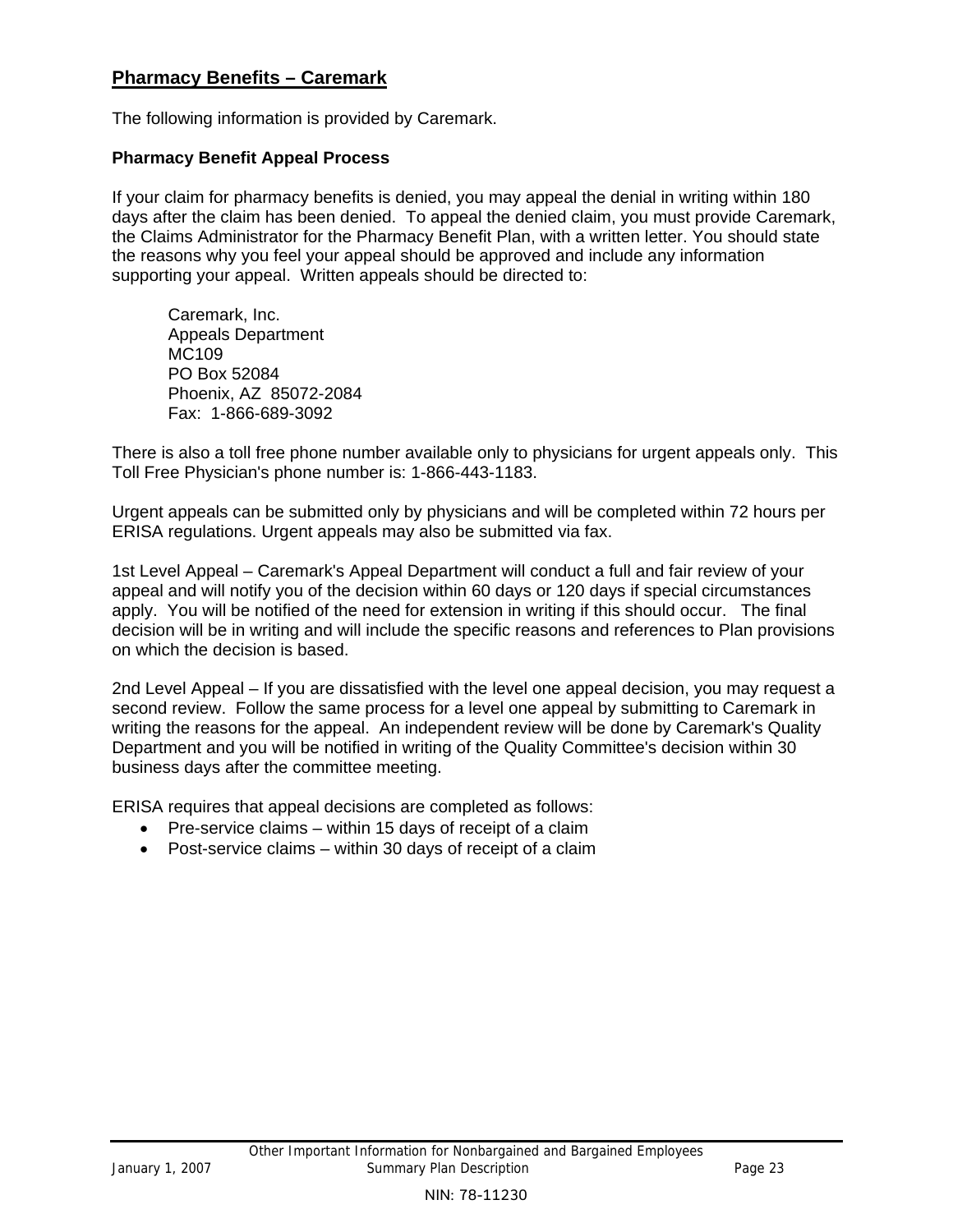## **Behavioral Health – United Behavioral Health**

The following information is provided by United Behavioral Health.

#### **Customer Service And Claims Submittal For Behavioral Health Benefits**

Behavioral Health Services Administrator Designee:

United HealthCare P.O. Box 740800 Atlanta, GA 30374-0800 Contact # for United Behavioral Health – 1-800-538-8101

Claims Submittal Address:

United HealthCare P.O. Box 740800 Atlanta, GA 30374-0800

#### **Claims Process**

Claims for benefits for Behavioral Health benefits under the Plan are to be directed to the Administrator identified above.

#### **Pre-Authorization & Utilization Review Of Benefit Claims**

Behavioral Health Benefits under the Plan are subject to pre-authorization in all cases except for Emergency Services. United Behavioral Health must be notified of all emergency admissions within 24 hours following admission. In addition, all Behavioral Health Benefits are subject to utilization review requirements of the Plan as determined by the Administrator of those benefits.

#### **Claims Processing & Payment**

Claims for Behavioral Health Benefits must be submitted in writing, and supported by appropriate documentation and information, to the Administrator at the address noted above. Claims which are properly submitted will be processed and paid in accordance with the benefits of the Plan provided such benefits have met the Pre-Authorization and Utilization Review requirements of the Plan.

#### **Address for Requests For Review Of Denied Claims**

Name and Address For Review of Denied Claims:

United Behavioral Health Appeals & Complaint Unit P.O. Box 32040 Oakland, CA 94604 Fax: (415) 547-6259

If a Covered Person or any person making a claim on behalf of a Covered Person, including a Provider of Health Services, wishes to have a denied claim reviewed, a written Appeal must be sent to the address identified above within 180 days after the claim has been denied. In the event of an Urgent Claim appeal the Administrator will also accept an appeal by telephone.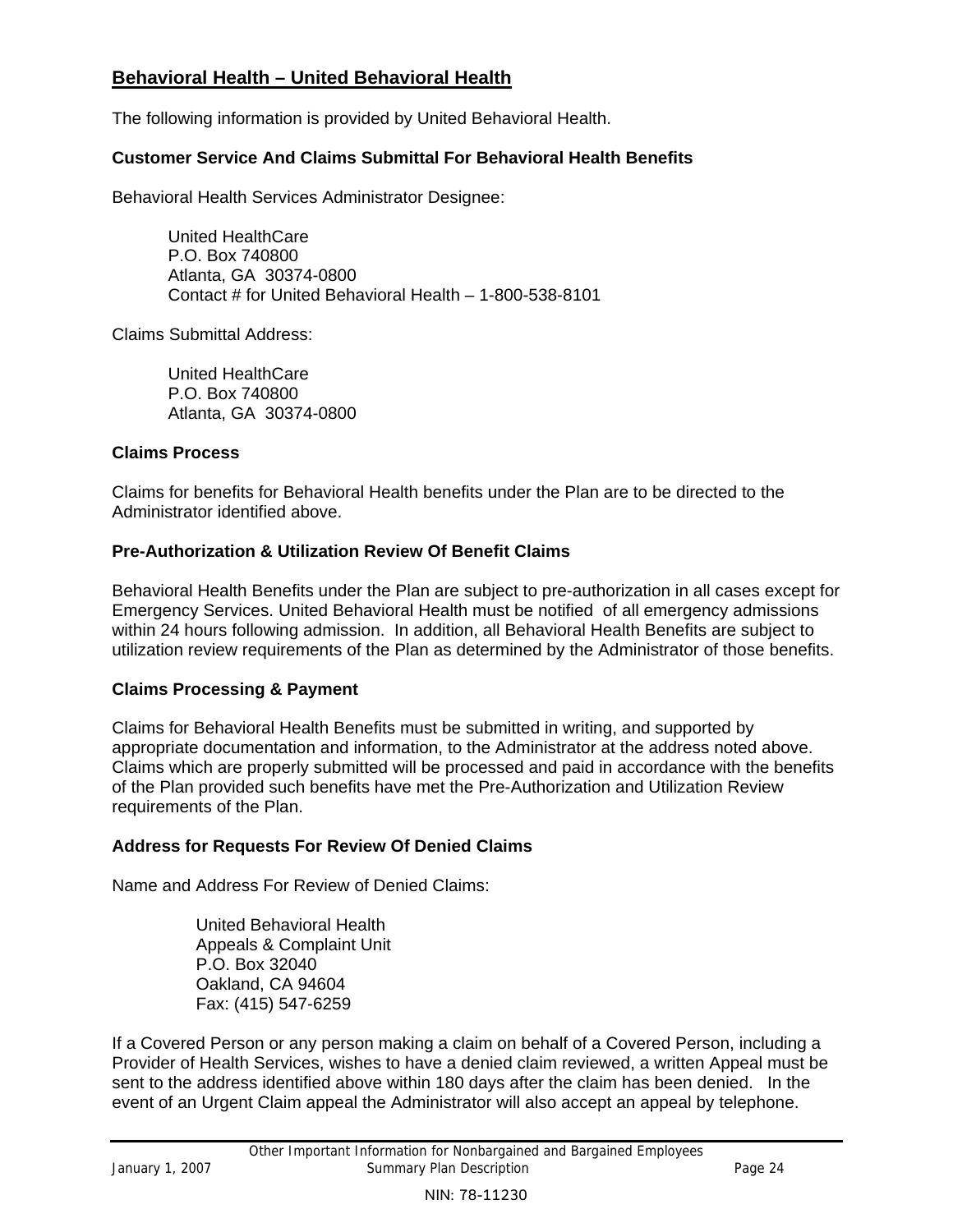A claimant will be afforded an opportunity to submit any information or documentation in support of the claim and appeal. United Behavioral Health takes all such submitted information into account in considering the appeal regardless of whether such information was submitted or considered in the initial consideration of the case.

Notice of a decision regarding a Medical Necessity Appeal will be provided within: 72 hours in the case of an Inpatient Appeal, 30 calendar days for an Outpatient Appeal. A listing of further appeal options and other rights will be included in the notice of the decision on the appeal.

United Behavioral Health as Claims Administrator has full discretionary authority to interpret the provisions of the Plan and to determine eligibility for and entitlement to Plan benefits. United Behavioral Health determines conclusively for all parties all questions arising under the Behavioral Health Plans, and any decision as Claims Administrator is final and not subject to further review.

#### How to Appeal a Claim Decision

If you disagree with a claim determination after following the above steps, you can contact UBH in writing to formally request an appeal. If the appeal relates to a claim for payment, the request should include:

- 1. The patient's name and the identification number.
- 2. The date(s) of service(s).
- 3. The provider's name.
- 4. The reason the Covered Person believes the claim should be paid.
- 5. Any documentation or other written information to support the request for claim payment.

6. Your first level appeal request must be submitted to UBH within 180 days after you receive a claim denial at the following address:

United Behavioral Health Appeals & Complaint Unit P.O. Box 32040 Oakland, CA 94604 Fax: (415) 547-6259

#### Appeal Process

A qualified individual who was not involved in the decision being appealed will be appointed to decide the appeal. If the appeal is related to clinical matters, the review will be done in consultation with a health care professional with appropriate expertise in the field, who was not involved in the prior determination. UBH may consult with, or seek the participation of, medical experts as part of the appeal resolution process. You consent to this referral and the sharing of pertinent medical claim information. Upon request and free of charge, you have the right to reasonable access to the copies of all documents, records, and other information relevant to your claim for benefits.

#### Appeals Determinations

#### **First Level Pre-service and Post-service Claim Appeals**

You will be provided written or electronic notification of the decision on the appeal as follows: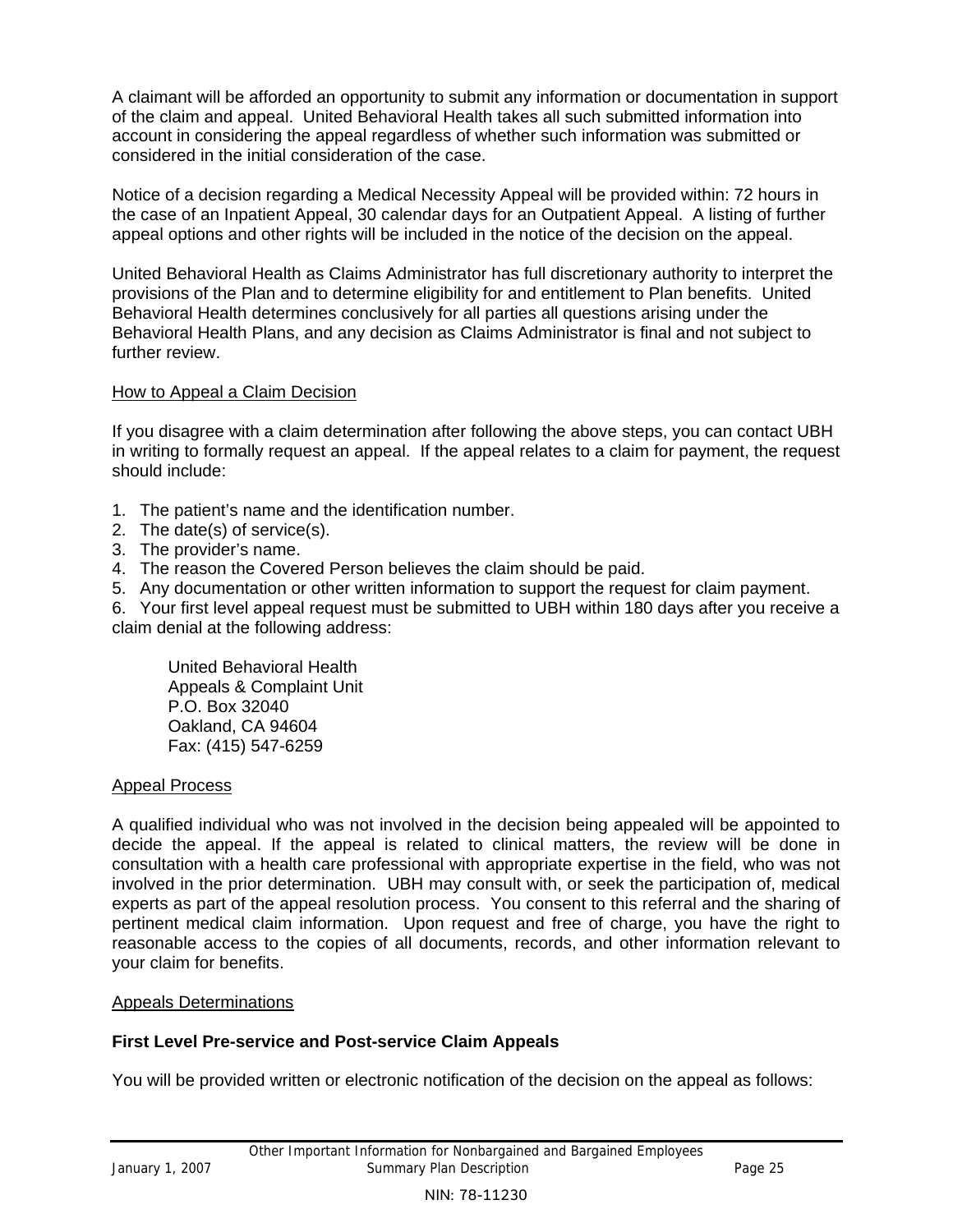For appeals of pre-service claims as identified above, the first level appeal will be conducted and you will be notified of the decision within 15 days from receipt of a request for appeal of a denied claim.

For appeals of post-service claims as identified above, the first level appeal will be conducted and you will be notified of the decision within 30 days from receipt of a request for appeal of a denied claim.

For procedures associated with urgent claims, see *Urgent Claim Appeals That Require Immediate Action* below.

If you are not satisfied with the first level appeal decision, you have the right to request a second level appeal, see *Second Level Pre-service and Post-service Claim Appeals* below.

Please note that UBH's decision is based only on whether or not benefits are available for the proposed treatment or procedure.

#### **Second Level Pre-service and Post-service Claim Appeals**

If you are not satisfied with the first level appeal decision, you have the right to request a second level appeal. The second level appeal request must be submitted to UBH within 60 days from receipt of the first level appeal decision.

For appeals of pre-service claims, the second level appeal will be conducted and you will be notified of the decision within 15 days from receipt of a request for review of the first level appeal decision.

For appeals of post-service claims, the second level appeal will be conducted and you will be notified of the decision within 30 days from receipt of a request for review of the first level appeal decision.

We have delegated to UBH the discretionary authority to interpret and administer the provisions of the Plan. UBH's appeal decision is final and binding.

#### Urgent Claim Appeals that Require Immediate Action

An appeal may require immediate action if a delay in treatment could significantly increase the risk to your health, or the ability to regain maximum function. In these urgent situations:

The appeal does not need to be submitted in writing. You or your Physician should call UBH as soon as possible.

UBH will provide you with a written or electronic determination within 72 hours following receipt of the request for review of the determination, taking into account the seriousness of your condition.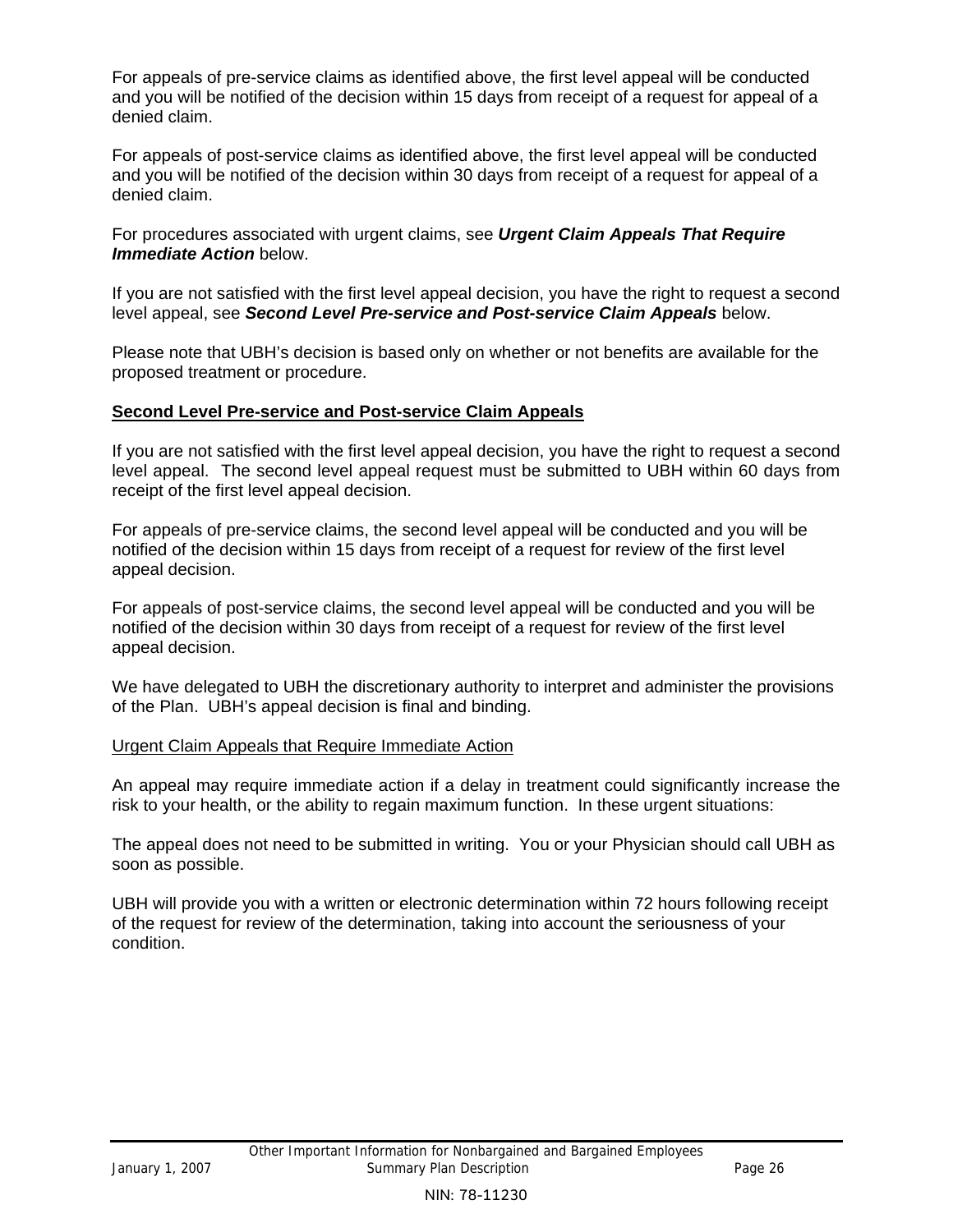## **Life Insurance Benefits – Prudential Financial**

#### **Plan Benefits Provided by**

The Prudential Insurance Company of America 751 Broad Street Newark, New Jersey 07102

This Group Contract underwritten by The Prudential Insurance Company of America provides insured benefits under your Employer's ERISA plan(s). For all purposes of this Group Contract, the Employer/Policyholder acts on its own behalf or as an agent of its employees. Under no circumstances will the Employer/Policyholder be deemed the agent of The Prudential Insurance Company of America, absent a written authorization of such status executed between the Employer/Policyholder and The Prudential Insurance Company of America. Nothing in these documents shall, of themselves, be deemed to be such written execution.

The Prudential Insurance Company of America as Claims Administrator has the sole discretion to interpret the terms of the Group Contract, to make factual findings, and to determine eligibility for benefits. The decision of the Claims Administrator shall not be overturned unless arbitrary and capricious.

#### **Claim Procedures**

#### **1. Determination of Benefits**

Prudential shall notify you of the claim determination within 45 days of the receipt of your claim. This period may be extended by 30 days if such an extension is necessary due to matters beyond the control of the plan. A written notice of the extension, the reason for the extension and the date by which the plan expects to decide your claim, shall be furnished to you within the initial 45-day period. This period may be extended for an additional 30 days beyond the original 30-day extension if necessary due to matters beyond the control of the plan. A written notice of the additional extension, the reason for the additional extension and the date by which the plan expects to decide on your claim, shall be furnished to you within the first 30-day extension period if an additional extension of time is needed. However, if a period of time is extended due to your failure to submit information necessary to decide the claim, the period for making the benefit determination by Prudential will be tolled (i.e., suspended) from the date on which the notification of the extension is sent to you until the date on which you respond to the request for additional information.

If your claim for benefits is denied, in whole or in part, you or your authorized representative will receive a written notice from Prudential of your denial. The notice will be written in a manner calculated to be understood by you and shall include:

- (a) the specific reason(s) for the denial,
- (b) references to the specific plan provisions on which the benefit determination was based,
- (c) a description of any additional material or information necessary for you to perfect a claim and an explanation of why such information is necessary,
- (d) a description of Prudential's appeals procedures and applicable time limits, including a statement of your right to bring a civil action under section 502(a) of ERISA following your appeals, and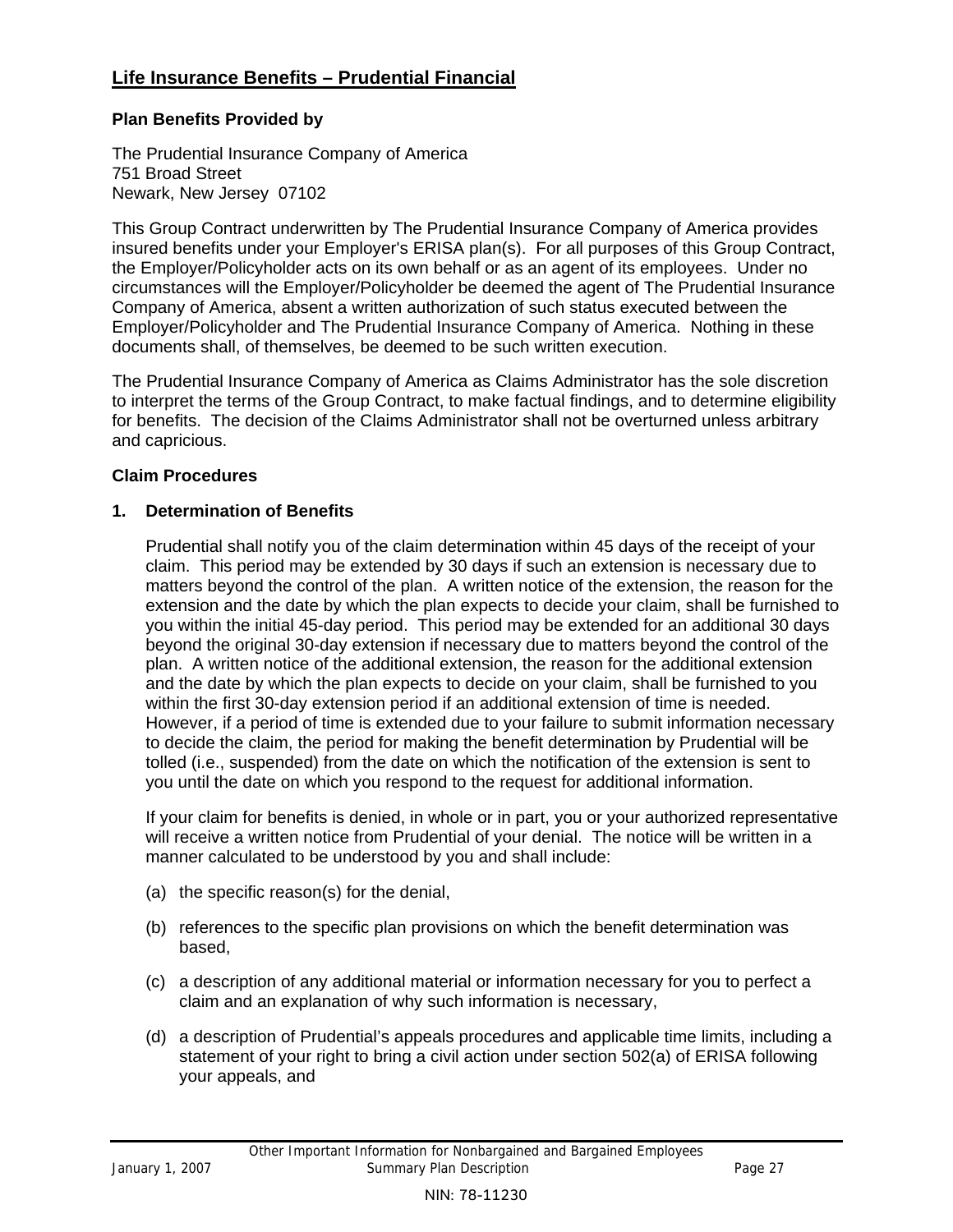(e) if an adverse benefit determination is based on a medical necessity or experimental treatment or similar exclusion or limit, an explanation of the scientific or clinical judgment for the determination will be provided free of charge upon request.

#### **2. Appeals of Adverse Determination**

If your claim for benefits is denied or if you do not receive a response to your claim within the appropriate time frame (in which case the claim for benefits is deemed to have been denied), you or your representative may appeal your denied claim in writing to:

> Prudential Insurance Company of America 290 West Mount Pleasant Avenue Livingston, New Jersey 07039.

Your appeal must be submitted to Prudential within 180 days of the receipt of the written notice of denial or 180 days from the date such claim is deemed denied. You may submit with your appeal any written comments, documents, records and any other information relating to your claim. Upon your request, you will also have access to, and the right to obtain copies of, all documents, records and information relevant to your claim free of charge.

A full review of the information in the claim file and any new information submitted to support the appeal will be conducted by Prudential, utilizing individuals not involved in the initial benefit determination. This review will not afford any deference to the initial benefit determination.

Prudential shall make a determination on your claim appeal within 45 days of the receipt of your appeal request. This period may be extended by up to an additional 45 days if Prudential determines that special circumstances require an extension of time. A written notice of the extension, the reason for the extension and the date that Prudential expects to render a decision shall be furnished to you within the initial 45-day period. However, if the period of time is extended due to your failure to submit information necessary to decide the appeal, the period for making the benefit determination will be tolled (i.e., suspended) from the date on which the notification of the extension is sent to you until the date on which you respond to the request for additional information.

If the claim on appeal is denied in whole or in part, you will receive a written notification from Prudential of the denial. The notice will be written in a manner calculated to be understood by the applicant and shall include:

- (a) the specific reason(s) for the adverse determination,
- (b) references to the specific plan provisions on which the determination was based,
- (c) a statement that you are entitled to receive upon request and free of charge reasonable access to, and make copies of, all records, documents and other information relevant to your benefit claim upon request,
- (d) a description of Prudential's review procedures and applicable time limits,
- (e) a statement that you have the right to obtain upon request and free of charge, a copy of internal rules or guidelines relied upon in making this determination, and
- (f) a statement describing any appeals procedures offered by the plan, and your right to bring a civil suit under ERISA.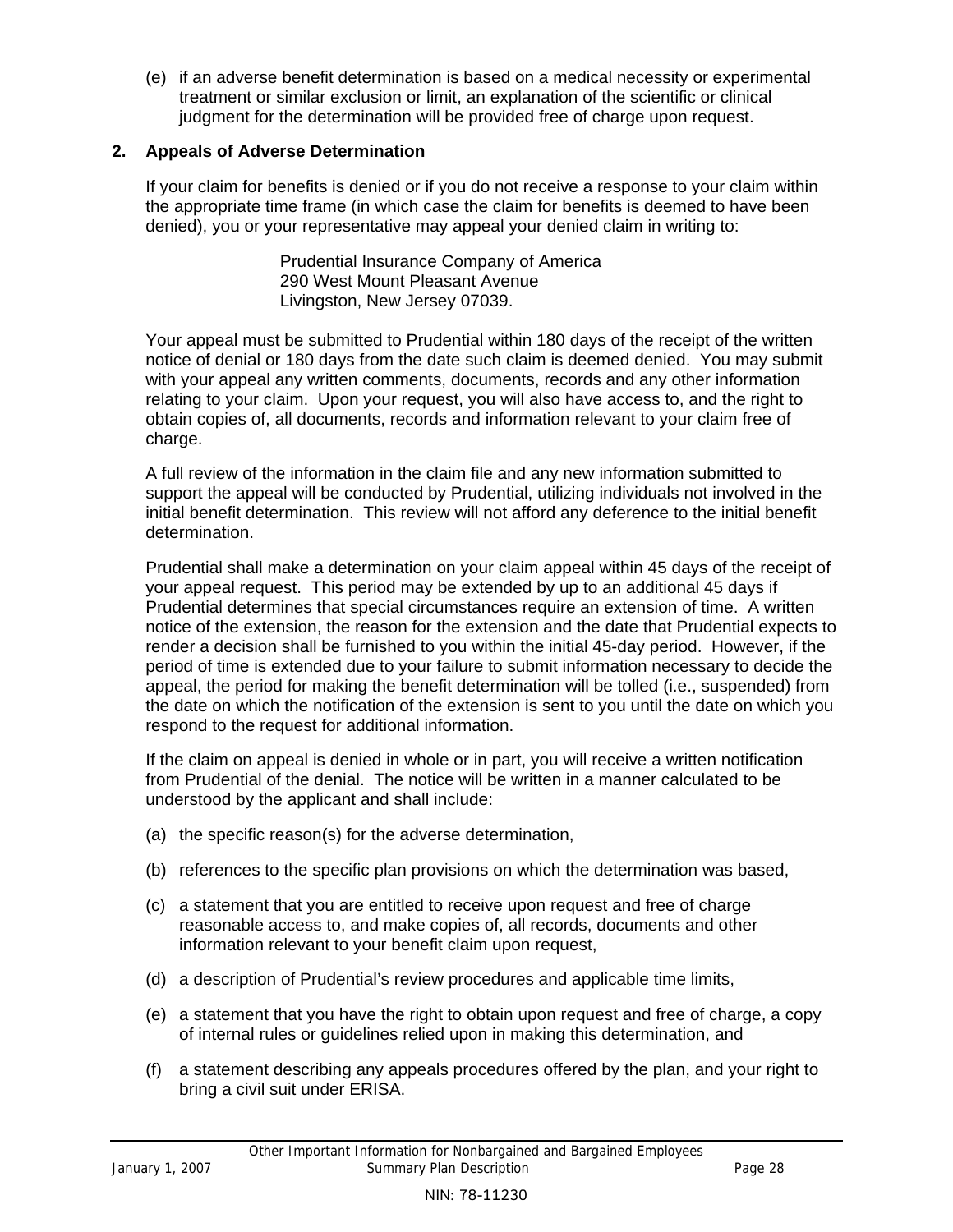If a decision on appeal is not furnished to you within the time frames mentioned above, the claim shall be deemed denied on appeal.

If the appeal of your benefit claim is denied or if you do not receive a response to your appeal within the appropriate time frame (in which case the appeal is deemed to have been denied), you or your representative may make a second, voluntary appeal of your denial in writing to Prudential within 180 days of the receipt of the written notice of denial or 180 days from the date such claim is deemed denied. You may submit with your second appeal any written comments, documents, records and any other information relating to your claim. Upon your request, you will also have access to, and the right to obtain copies of, all documents, records and information relevant to your claim free of charge.

Prudential shall make a determination on your second claim appeal within 45 days of the receipt of your appeal request. This period may be extended by up to an additional 45 days if Prudential determines that special circumstances require an extension of time. A written notice of the extension, the reason for the extension and the date by which Prudential expects to render a decision shall be furnished to you within the initial 45-day period. However, if the period of time is extended due to your failure to submit information necessary to decide the appeal, the period for making the benefit determination will be tolled from the date on which the notification of the extension is sent to you until the date on which you respond to the request for additional information.

Your decision to submit a benefit dispute to this voluntary second level of appeal has no effect on your right to any other benefits under this plan. If you elect to initiate a lawsuit without submitting to a second level of appeal, the plan waives any right to assert that you failed to exhaust administrative remedies. If you elect to submit the dispute to the second level of appeal, the plan agrees that any statute of limitations or other defense based on timeliness is tolled during the time that the appeal is pending.

If the claim on appeal is denied in whole or in part for a second time, you will receive a written notification from Prudential of the denial. The notice will be written in a manner calculated to be understood by the applicant and shall include the same information that was included in the first adverse determination letter. If a decision on appeal is not furnished to you within the time frames mentioned above, the claim shall be deemed denied on appeal.

### **Rights and Protections**

As a participant in this plan, you are entitled to certain rights and protections under the Employee Retirement Income Security Act of 1974 (ERISA). ERISA provides that all plan participants shall be entitled to:

#### **Receive Information about Your Plan and Benefits**

- Examine, without charge, at the plan administrator's office and at other specified locations, such as worksites and union halls, all documents governing the plan, including insurance contracts and collective bargaining agreements, and a copy of the latest annual report (Form 5500 Series) filed by the plan with the U.S. Department of Labor and available at the Public Disclosure Room of the Employee Benefits Security Administration.
- Obtain, upon written request to the plan administrator, copies of documents governing the operation of the plan, including insurance contracts and collective bargaining agreements, and copies of the latest annual report (Form 5500 Series) and updated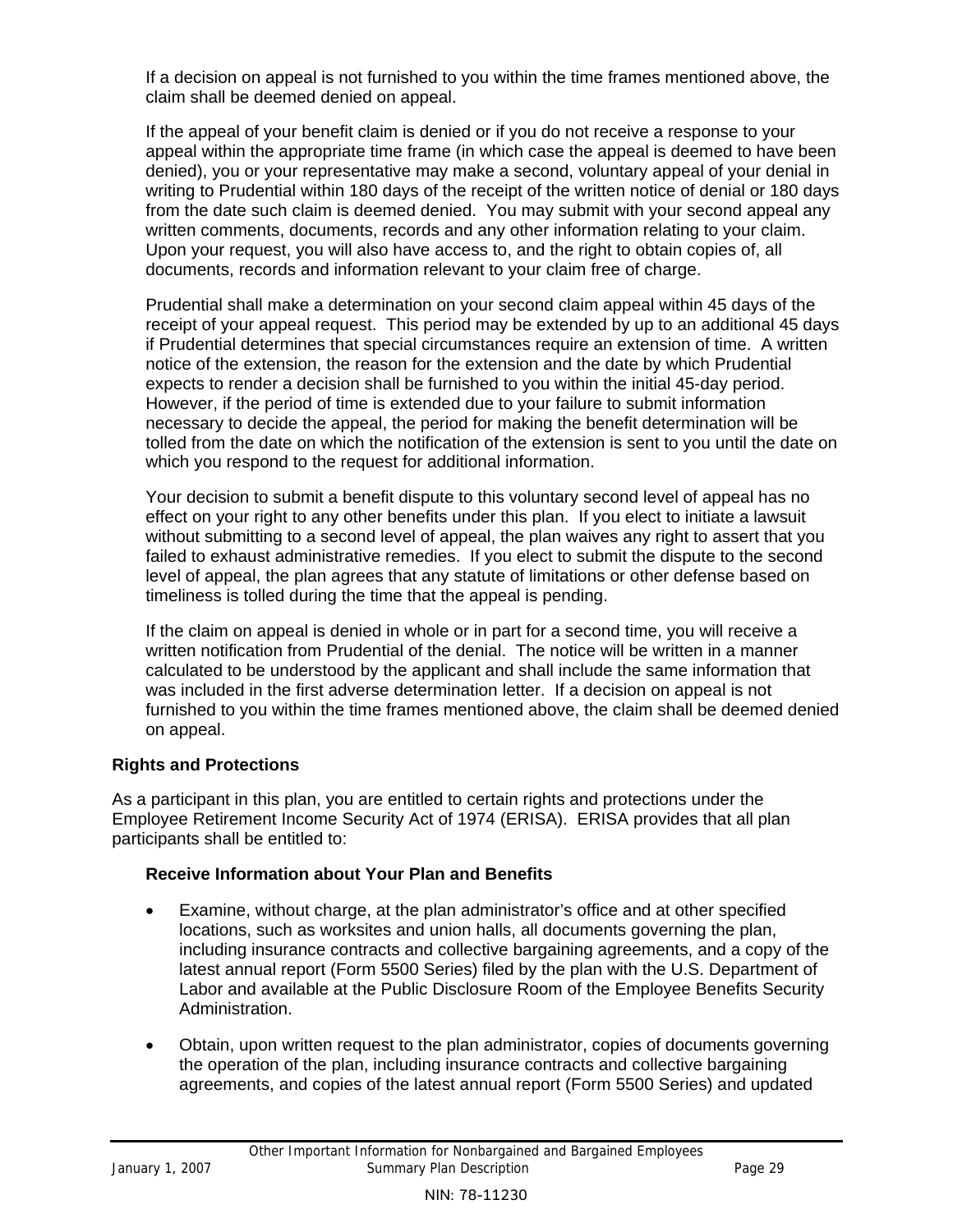summary plan description. The plan administrator may make a reasonable charge for the copies.

• Receive a summary of the plan's annual financial report. The plan administrator is required by law to furnish each participant with a copy of this summary annual report.

### **Prudent Actions by Plan Fiduciaries**

In addition to creating rights for plan participants, ERISA imposes duties upon the people who are responsible for the operation of the employee benefit plan. The people who operate your plan, called "fiduciaries" of the plan, have a duty to do so prudently and in the interest of you and other plan participants and beneficiaries. No one, including your employer, your union, or any other person, may fire you or otherwise discriminate against you in any way to prevent you from obtaining a welfare benefit or exercising your rights under ERISA.

#### **Enforce Your Rights**

If your claim for a welfare benefit is denied or ignored, in whole or in part, you have a right to know why this was done, to obtain copies of documents relating to the decision without charge, and to appeal any denial, all within certain time schedules.

Under ERISA, there are steps you can take to enforce the above rights. For instance, if you request a copy of plan documents or the latest annual report from the plan and do not receive them within 30 days, you may file suit in a Federal court. In such a case, the court may require the plan administrator to provide the materials and pay you up to \$110 a day until you receive the materials, unless the materials were not sent because of reasons beyond the control of the administrator. If you have a claim for benefits which is denied or ignored, in whole or in part, you may file suit in a state or Federal court. If it should happen that plan fiduciaries misuse the plan's money, or if you are discriminated against for asserting your rights, you may seek assistance from the U.S. Department of Labor, or you may file suit in a Federal court. The court will decide who should pay court costs and legal fees. If you are successful, the court may order the person you have sued to pay these costs and fees. If you lose, the court may order you to pay these costs and fees, for example, if it finds your claim is frivolous.

#### **Assistance with Your Questions**

If you have any questions about your plan, you should contact the plan administrator. If you have any questions about this statement or about your rights under ERISA, or if you need assistance in obtaining documents from the plan administrator, you should contact the nearest office of the Employee Benefits Security Administration, U.S. Department of Labor, listed in your telephone directory or the Division of Technical Assistance and Inquiries, Employee Benefits Security Administration, U.S. Department of Labor, 200 Constitution Avenue N.W., Washington, DC 20210. You may also obtain certain publications about your rights and responsibilities under ERISA by calling the publications hotline of the Employee Benefits Security Administration.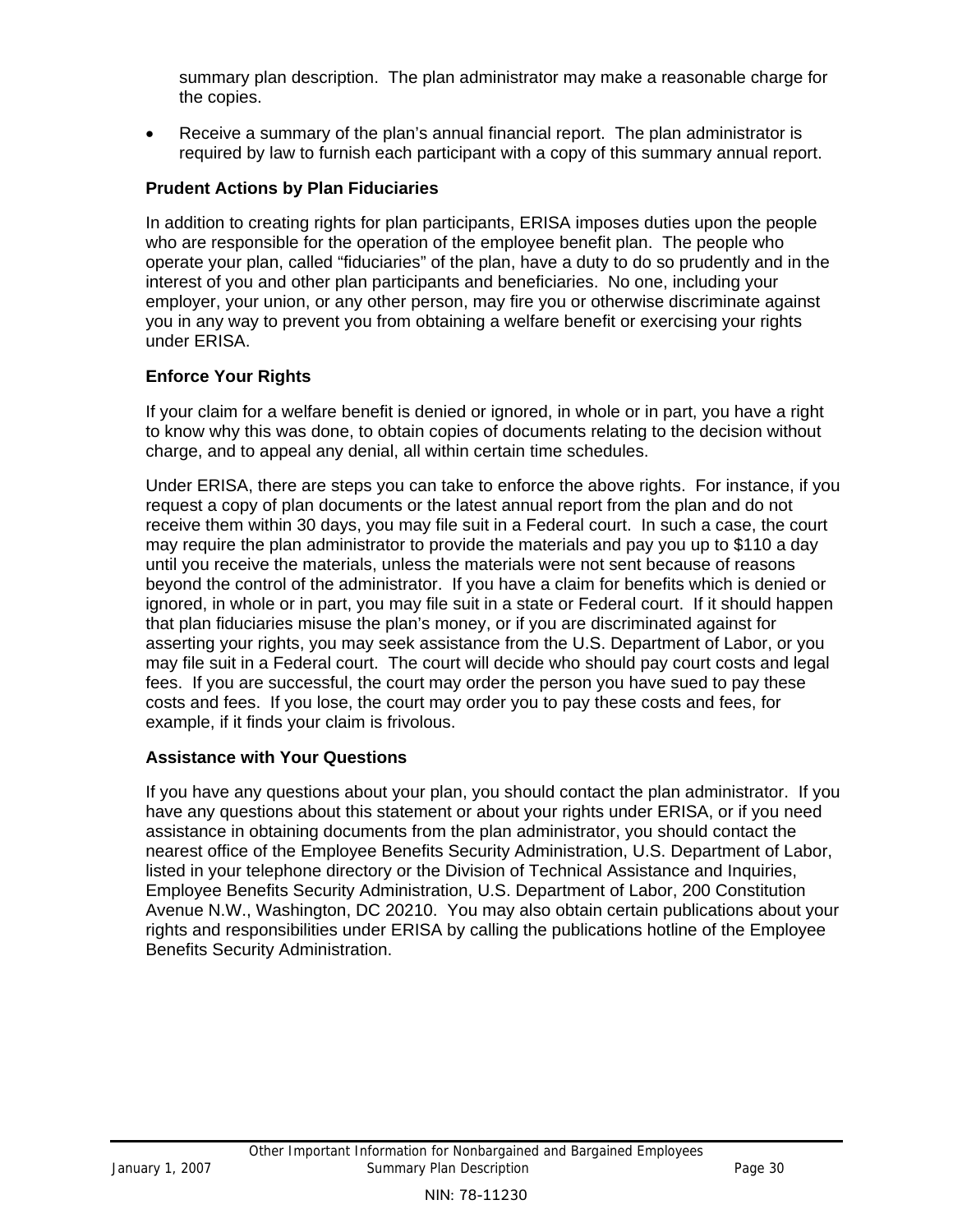# **Vision Plans – Vision Service Plan**

The following information is provided by Vision Service Plan ("VSP").

### **COMPLAINTS AND GRIEVANCES**

If Covered Person ever has a question or problem, Covered Person's first step is to call VSP's Customer Service Department. The Customer Service Department will make every effort to answer Covered Person's question and/or resolve the matter informally. If a matter is not initially resolved to the satisfaction of a Covered Person, the Covered Person may communicate a complaint or grievance to VSP orally or in writing by using the complaint form that may be obtained upon request from the Customer Service Department. Complaints and grievances include disagreements regarding access to care, or the quality of care, treatment or service. Covered Persons also have the right to submit written comments or supporting documentation concerning a complaint or grievance to assist in VSP's review. VSP will resolve the complaint or grievance within thirty (30) calendar days after receipt, unless special circumstances require an extension of time. In that case, resolution shall be achieved as soon as possible, but no later than one hundred twenty (120) days after VSP's receipt of the complaint or grievance. If VSP determines that resolution cannot be achieved within thirty (30) calendar days, a letter will be sent to the Covered Person to indicate VSP's expected resolution date. Upon final resolution, the Covered Person will be notified of the outcome in writing.

Claim Payments and Denials

**A. Initial Determination**: VSP will pay or deny claims within thirty (30) calendar days of the receipt of the claim from the Covered Person or Covered Person's authorized representative. In the event that a claim cannot be resolved within the time indicated VSP may, if necessary, extend the time for decision by no more than fifteen (15) calendar days.

**B.** Request for Appeals: If a Covered Person's claim for benefits is denied by VSP in whole or in part, VSP will notify the Covered Person in writing of the reason or reasons for the denial. Within one hundred eighty (180) days after receipt of such notice of denial of a claim, Covered Person may make a verbal or written request to VSP for a full review of such denial. The request should contain sufficient information to identify the Covered Person for whom a claim for benefits was denied, including the name of the VSP Enrollee, Member Identification Number of the VSP Enrollee, the Covered Person's name and date of birth, the name of the provider of services and the claim number. The Covered Person may state the reasons the Covered Person believes that the claim denial was in error. The Covered Person may also provide any pertinent documents to be reviewed. VSP will review the claim and give the Covered Person the opportunity to review pertinent documents, submit any statements, documents, or written arguments in support of the claim, and appear personally to present materials or arguments. Covered Person or Covered Person's authorized representative should submit all requests for appeals to:

VSP Complaint & Grievance Unit PO Box 997100 Sacramento, CA 95899-7100 (800) 852-7600

VSP's determination, including specific reasons for the decision, shall be provided and communicated to the Covered Person within thirty (30) calendar days after receipt of a request for appeal from the Covered Person or Covered Person's authorized representative.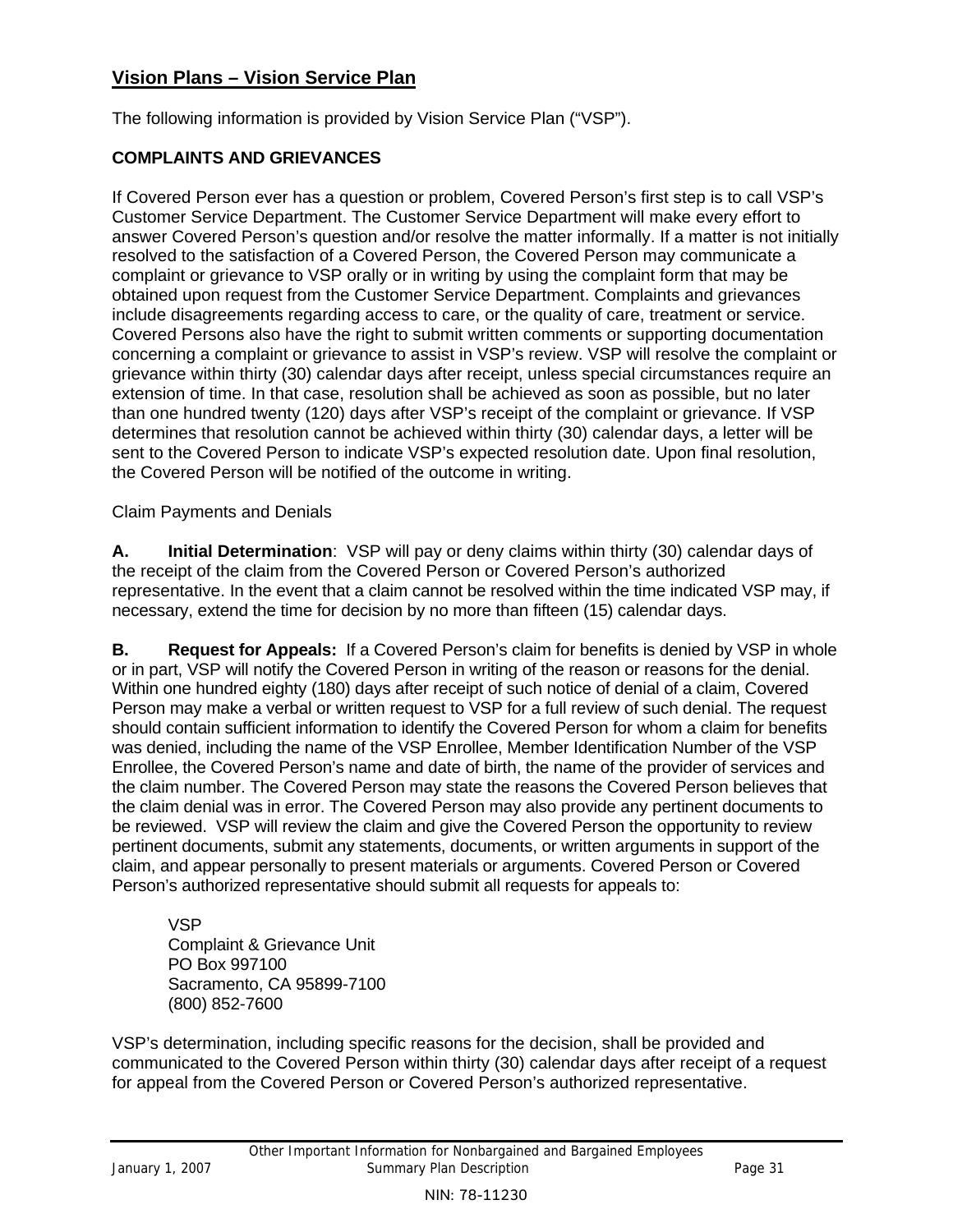If Covered Person disagrees with VSP's determination, he/she may request a second level appeal within sixty (60) calendar days from the date of the determination. VSP shall resolve any second level appeal within thirty (30) calendar days.

Under ERISA Section 502(a)(I)(B), Covered Person has the right to bring a civil (court) action when all available levels of reviews of denied claims, including the appeal process, have been completed, the claims were not approved in whole or in part, and Covered Person disagrees with the outcome.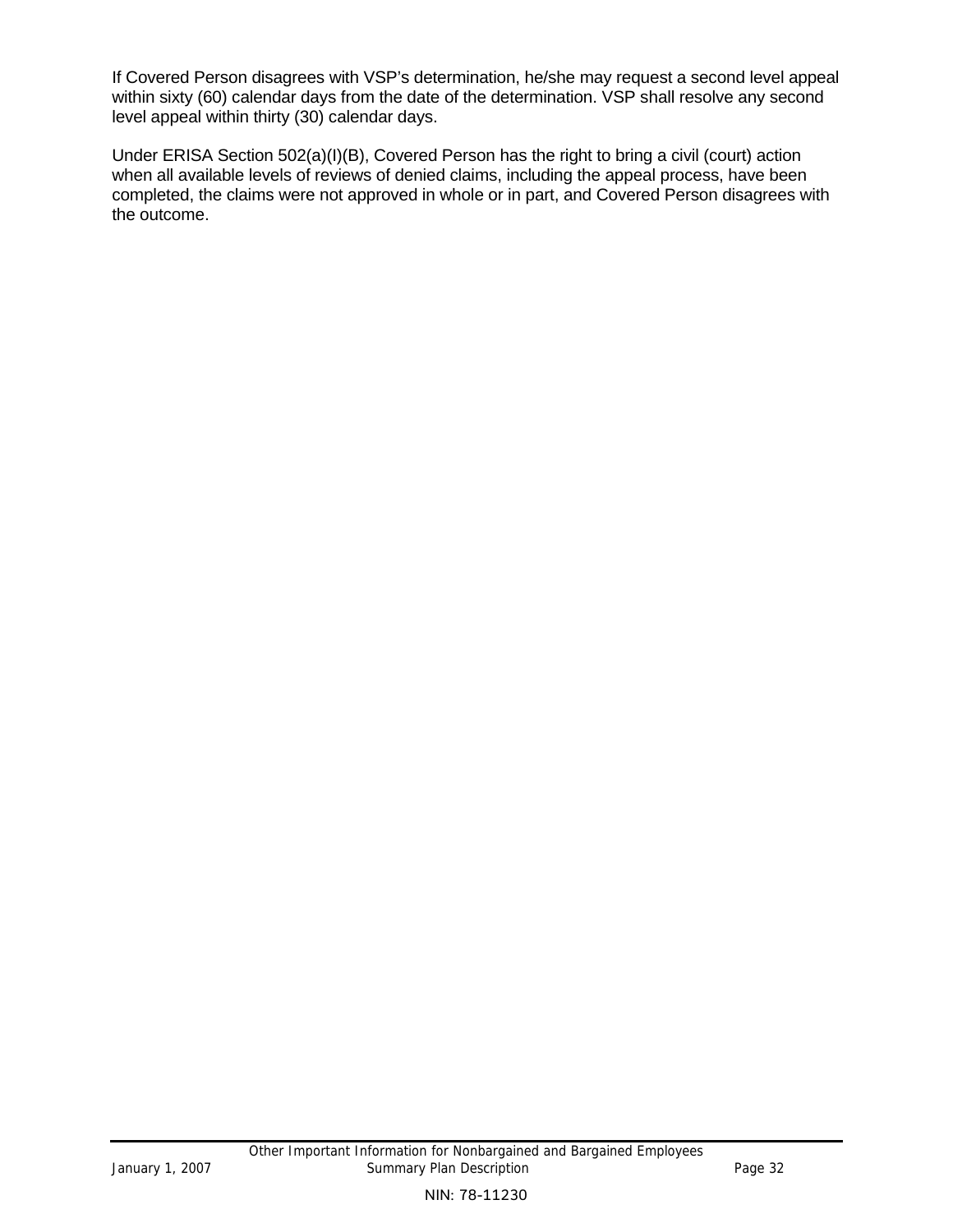# **Non Alienation of Benefits**

Except as expressly permitted by the Administrative Committee, no benefit under the Plans will be subject in any manner to anticipation, alienation, sale, transfer, assignment, pledge, encumbrance, or charge and any attempt to do so shall be void.

# **Health Insurance Issuers**

Current law requires the disclosure of the name, the address and the nature of provided services and benefits of each health insurance issuer associated with the Company's group health plans. The addresses listed below may NOT be the same address used for the appeal of denied claims under each Plan. For more information regarding the appeal processes associated with the Plans, you should review the preceding sections. If you are currently enrolled in an HMO, including a dental HMO, you should contact your applicable HMO for more information regarding appeal procedures.

#### **Administrative and Claims Processing Services**

The following insurance issuers provide administrative and claims processing services to the Medical Plans:

| United Healthcare<br>P.O. Box 740800<br>Atlanta, Georgia 30374                                                      | Vision Service Plan (VSP)<br>VSP Corporate Headquarters<br>3333 Quality Drive<br>Rancho Cordova, California 95670 |
|---------------------------------------------------------------------------------------------------------------------|-------------------------------------------------------------------------------------------------------------------|
| Cigna Dental<br>Connecticut General Life Insurance Company<br>900 Cottage Grove Road<br>Hartford, Connecticut 06152 | United Healthcare (Behavioral Health)<br>P.O. Box 740800<br>Atlanta, Georgia 30374                                |
| Caremark, Inc.<br>2211 Sanders Road<br>Northbrook, Illinois 60062                                                   |                                                                                                                   |

### **Managed Care Alternatives**

The Company offers managed care alternatives in addition to the company-sponsored medical plan options. Managed care claims administrators receive premium or administrative services payments each month from the Company for covered employees and are responsible for providing insured medical benefits or administrative services to participants who have elected such coverage. Addresses and contact information can be found in the Reference Library at https://netbenefits.fidelity.com/.

# **Your Rights Under ERISA (Model DOL Notice)**

As a participant in any of the Plans, you are entitled to certain rights and protections under the Employee Retirement Income Security Act of 1974, as amended ("ERISA").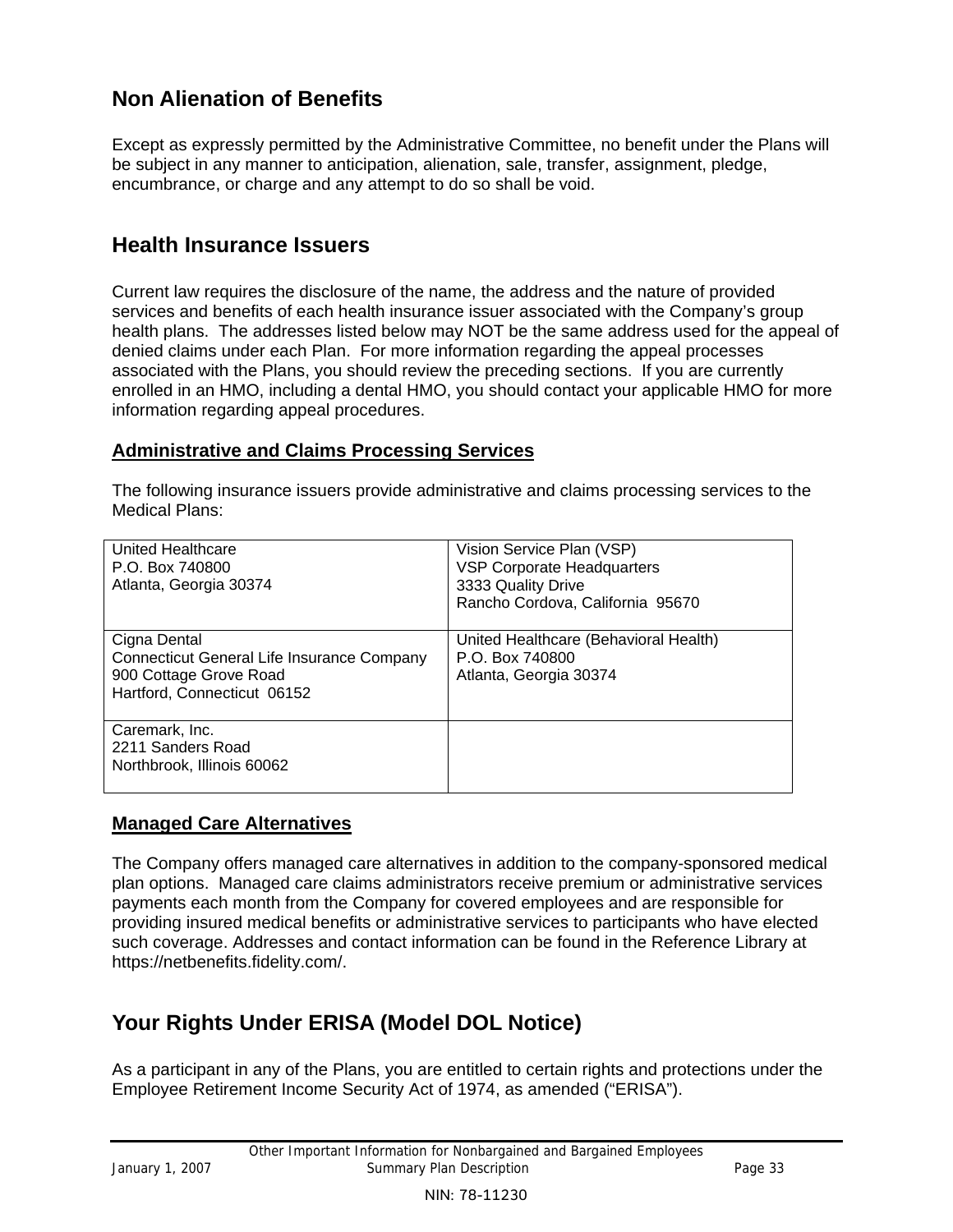ERISA provides that all Plan participants shall be entitled to:

### **Receive Information About Your Plan and Benefits**

- $\triangleright$  Examine, without charge, at the Plan Administrator's office, all documents governing the Plans, including insurance contracts and collective bargaining agreements, and a copy of the latest annual report (Form 5500 Series) filed by the Plan with the U.S. Department of Labor and available at the Public Disclosure Room of the Employee Benefits Security Administration.
- $\triangleright$  Obtain, upon written request, copies of documents governing the operation of the Plans, including insurance contracts and collective bargaining agreements, and copies of the latest annual report (form 5500 Series) and updated summary plan descriptions. The Plan Administrator may make a reasonable charge for the copies.
- $\triangleright$  Receive a summary of the Plan's annual financial report. ERISA require the Plan Administrator to give each participant a copy of a summary of this financial report.

## **Continue Group Health Plan Coverage**

Continue health care coverage for yourself, spouse or dependents if there is a loss of coverage under the Plans (if applicable) as a result of a qualifying event. Your or your dependents may have to pay for such coverage. Review this summary plan description and the documents governing the Plans on the rules governing your COBRA continuation coverage rights.

Reduction or elimination of exclusionary periods of coverage for pre-existing conditions under your group health plan, if you have creditable coverage from another plan: You should be provided a certificate of creditable coverage, free of charge, from your group health plan or health insurance issuer when you lose coverage under certain plans, when you become entitled to elect COBRA continuation coverage, when your COBRA continuation coverage ceases, if you request it before losing coverage, or if you request it up to 24 months after losing coverage. Without evidence of creditable coverage, you may be subject to a pre-existing condition exclusion for 12 months (18 months for late enrollees) after your enrollment date in your coverage.

### **Prudent Actions by Plan Fiduciaries**

In addition to creating rights for plan participants, ERISA also imposes duties upon the people who are responsible for the operation of the Plan. The people who operate your Plan, called "fiduciaries" of the Plan, have a duty to do so prudently and in the interest of you and other Plan participants and beneficiaries. No one, including your employer and any other person, may fire you or otherwise discriminate against you in any way solely in order to prevent you from obtaining a benefit or exercising your rights under ERISA.

# **Enforce Your Rights**

If you claim for a benefit is denied or ignored, in whole or in part, you have a right to know why this was done, to obtain copies of all documents relating to the decision without charge, and to appeal any denial, all within certain time schedules.

Under ERISA, there are steps you can take to enforce the above rights. For instance, if you request materials from the Plan and do not receive them within 30 days, you may file suit in federal court. In such a case, the court may require the Plan Administrator to provide the